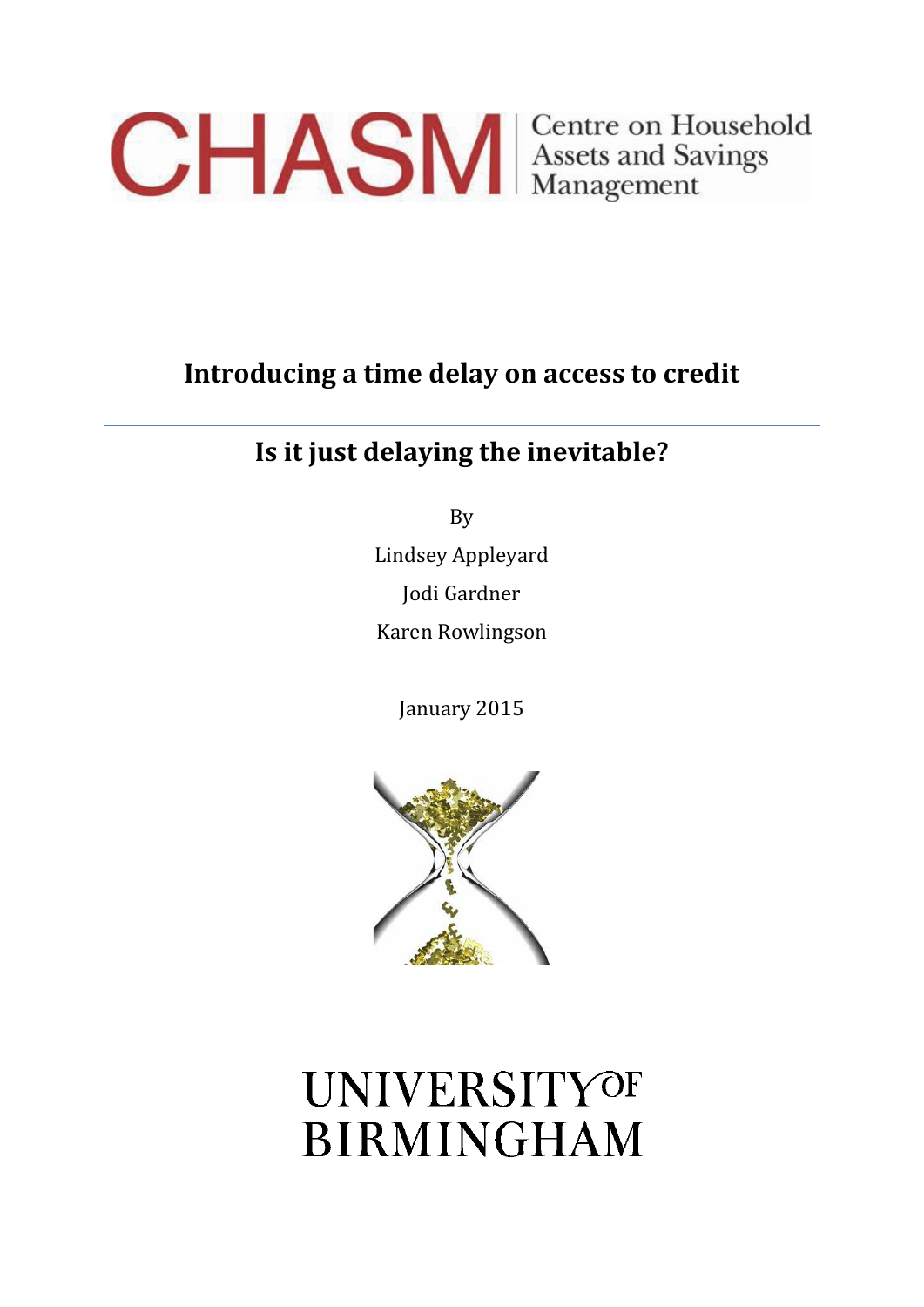## **Introducing a Time Delay on Access to Credit: Is it Just Delaying the Inevitable?**

## **Contents**

| Discussion and Conclusions: what impact could a 24 hour delay in accessing credit have?22 |
|-------------------------------------------------------------------------------------------|
|                                                                                           |
|                                                                                           |
|                                                                                           |
|                                                                                           |
|                                                                                           |
|                                                                                           |
|                                                                                           |
|                                                                                           |
|                                                                                           |
|                                                                                           |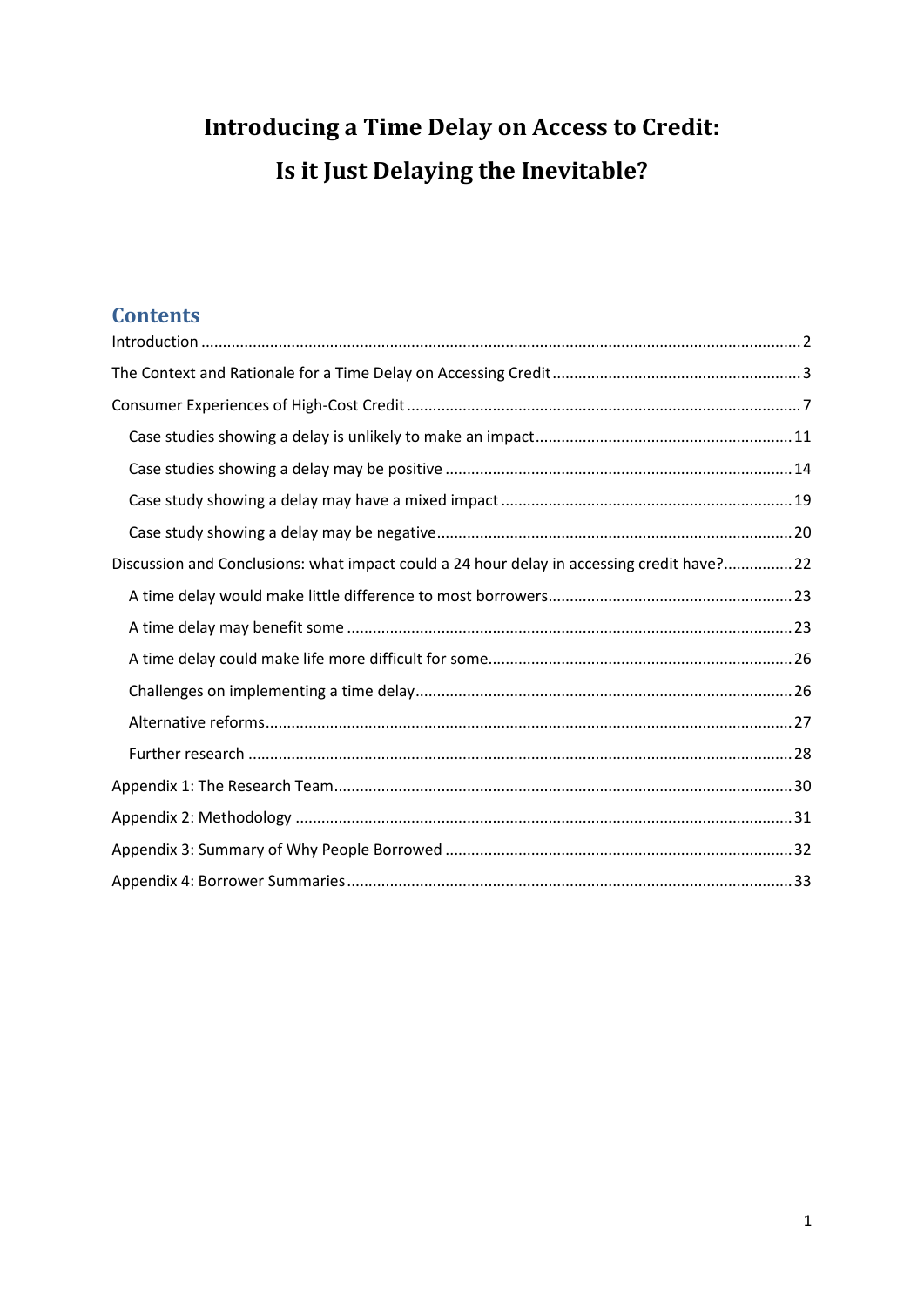## **Introducing a Time Delay on Access to Credit: Is it Just Delaying the Inevitable?**

### <span id="page-2-0"></span>**Introduction**

 $\overline{a}$ 

High-cost credit, particularly payday lending, has been the focus of considerable policy and media attention in the last couple of years. Major reforms have been (or soon will be) introduced, including a cap on the total cost of credit. But further reforms are also under discussion, including a time delay on accessing credit. This report explores the potential impact of a time delay on access to credit, particularly high cost credit<sup>1</sup>, on consumers2. It draws on secondary analysis of in-depth interviews with people who had borrowed from a range of credit sources. These interviews were initially carried out as part of a broader project on *Responsible Lending and Borrowing* for the Arts and Humanities Research Council (AHRC). While these interviews were not specifically designed to explore the potential impact of a time delay they nevertheless provide extremely useful data here to inform our understanding of the potential impact (see Appendix 1 for details of the research team and Appendix 2 for our methodology).

The first part of this report provides the context within which a time delay might be introduced and discusses the rationale, in theory, for a time delay. The second part draws on our in-depth interviews with consumers to explore the potential impact of a delay in practice. The third part of the report brings together our key findings to summarise and discuss the possible advantages, disadvantages and challenges involved in introducing a time delay on accessing credit.

 $1$  We use the term 'high-cost' credit to include all forms of high cost commercial (for-profit) lending such as payday lending (both online and retail), home-collected credit, and rent-to-own markets. Our research also includes individuals that used not-for-profit credit unions, which we do not categorise as a form of high-cost credit but increasingly offer some products in competition with for-profit lenders.

 $2$  This research was (part) funded by the Arts and Humanities Research Council as part of the broader project on 'Responsible Lending and Borrowing' and also (part) funded by the Archbishop's Task Group on Responsible Credit and Savings as one of a number of pieces of background research to help inform their thinking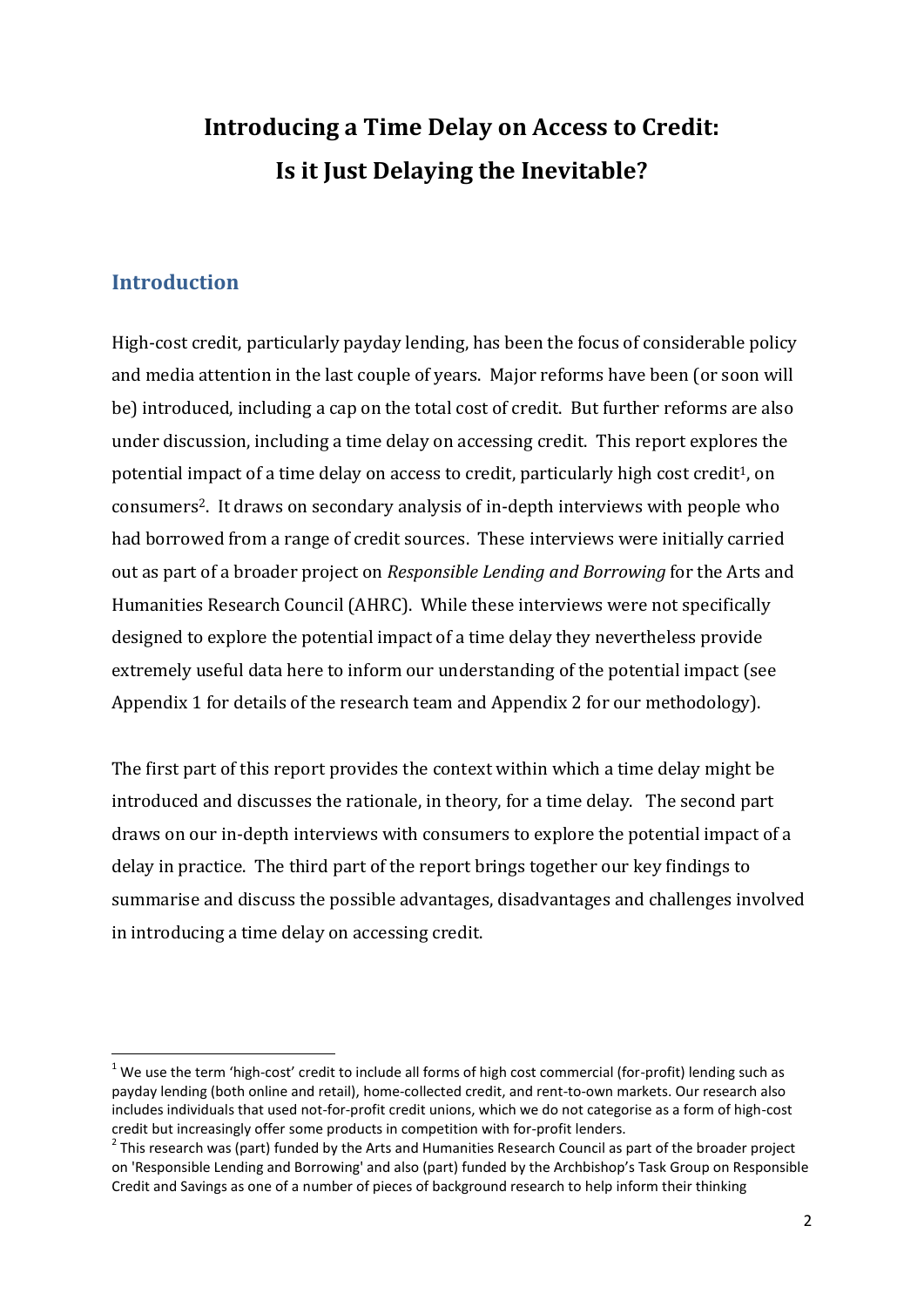## <span id="page-3-0"></span>**The Context and Rationale for a Time Delay on Accessing Credit**

High-cost credit has received considerable media and policy attention over the last few years. This attention has particularly focused on payday lenders who have seen their businesses expand considerably since the Global Financial Crisis. In April 2013, the Financial Conduct Authority (FCA) acted in response to concerns over High-Cost Short-Term Credit (HCSTC)<sup>3</sup> by introducing a range of reforms. These include limiting the number of rollovers per loan, limiting the use of Continuous Payment Authorities (CPAs), enhanced affordability assessments, the requirement for a risk warning on advertisements of HCSTC, and a requirement for lenders to give borrowers who rollover their loan an information sheet which includes information on how to access debt advice.4 These reforms are designed to increase responsible lending and prevent borrowers from accumulating problem debt or going into credit spirals.

Further, on 2 January 2015, the FCA will introduce a cap on the total cost of credit. At this time, the cap will apply only to credit with an annual percentage rate (APR) which is equal to or exceeds 100% and is due to be substantially repaid within a maximum period of 12 months. This definition of high-cost short-term credit does not cover: credit agreements secured by a mortgage or a charge or pledge; credit agreement where the lender is a community finance organisation; a home credit loan agreement, bill of sale loan agreement or overdrafts. The cap will limit interest to 0.8% per day, or 1,270%APR. There is also a restriction of £15 for default fees and charges and a 100% borrowing limitation, meaning that consumers will never have to pay back more than double the cost of their initial loan.<sup>5</sup> These reforms look set to mean that:

*a) 'Lenders who currently price above the cap are likely to tighten their lending criteria.* 

*(b) The profitability of some lenders is likely to fall, with the result that some of these lenders may exit the market.* 

 $\overline{a}$ 

 $3$  The FCA have defined 'High-Cost, Short-Term Credit' (or HCSTC) as loans of over 100% APR and under 12 months in length, specifically excluding home-collected credit and Community Development Finance Institutions. This is a different definition from the one used in this report.

 $<sup>4</sup>$  For further details see, FCA (2014) Detailed rules for the FCA regime for consumer credit,</sup> <http://www.fca.org.uk/your-fca/documents/policy-statements/ps14-03>

<sup>&</sup>lt;sup>5</sup> For further details see, FCA (2014) Detailed rules for the price cap on high-cost short-term credit, <http://www.fca.org.uk/your-fca/documents/policy-statements/ps14-16>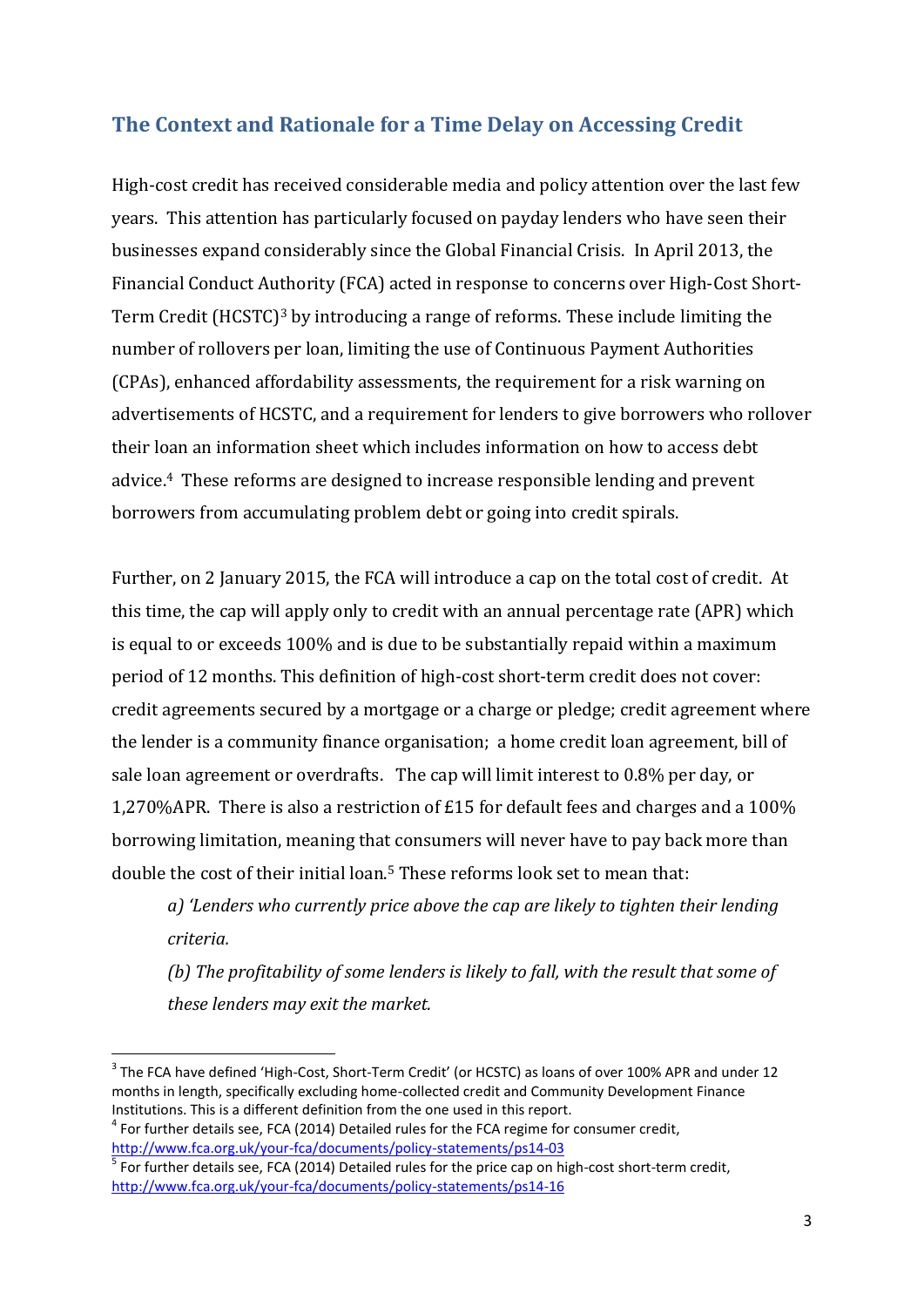*(c) The types and structures of loans being offered by payday lenders are likely to evolve as the relative profitability of different loan products changes.*' 6

These reforms are likely to have a significant impact on the availability of credit but they may not be sufficient, on their own, to remove all the problems associated with high-cost credit. Further reform may therefore be needed and one proposal under discussion is a time-delay (of 24, 48 or 72 hours potentially) for accessing credit (i.e. a minimum time period required between a borrower being approved for a loan and actually receiving the funds.

This report considers what types of impact this time delay might have on (potential) borrowers.

A time delay could be applied to many forms of credit, including home collected credit, pawn-broking and even more affordable forms such as credit unions. However, the main target for a time delay on credit is the payday lending industry. These businesses pride themselves on the speed and convenience with which people can get access to credit, particularly online. However, this access to quick credit is seen as problematic by a number of stakeholders who have suggested that adding a time delay mechanism where consumers then have to 'opt-in' to access their loan for a specified period (usually 24 hours) after the application was approved by the lender could be beneficial way of introducing a 'cooling off' period. For example, the Institute for Public Policy Research (IPPR) has suggested that:

*'A gap of 24 hours between application and payment would allow customers to withdraw at no cost if they changed their mind. This would encourage firms to properly assess loans, and stop them competing on speed'. 7*

**.** 

 $^6$  CMA (2014) Payday lending market investigation: provisional decision on remedies. Competition and Markets Authority[. https://assets.digital.cabinet-](https://assets.digital.cabinet-office.gov.uk/media/5435a640ed915d1336000005/Payday_lending_PDR_and_appendices.pdf)

[office.gov.uk/media/5435a640ed915d1336000005/Payday\\_lending\\_PDR\\_and\\_appendices.pdf](https://assets.digital.cabinet-office.gov.uk/media/5435a640ed915d1336000005/Payday_lending_PDR_and_appendices.pdf)

 $<sup>7</sup>$  IPPR (2014:19) Jumping the shark: building institutions to spread access to affordable credit.</sup> [http://www.ippr.org/publications/jumping-the-shark-building-institutions-to-spread-access-to-affordable](http://www.ippr.org/publications/jumping-the-shark-building-institutions-to-spread-access-to-affordable-credit)[credit](http://www.ippr.org/publications/jumping-the-shark-building-institutions-to-spread-access-to-affordable-credit)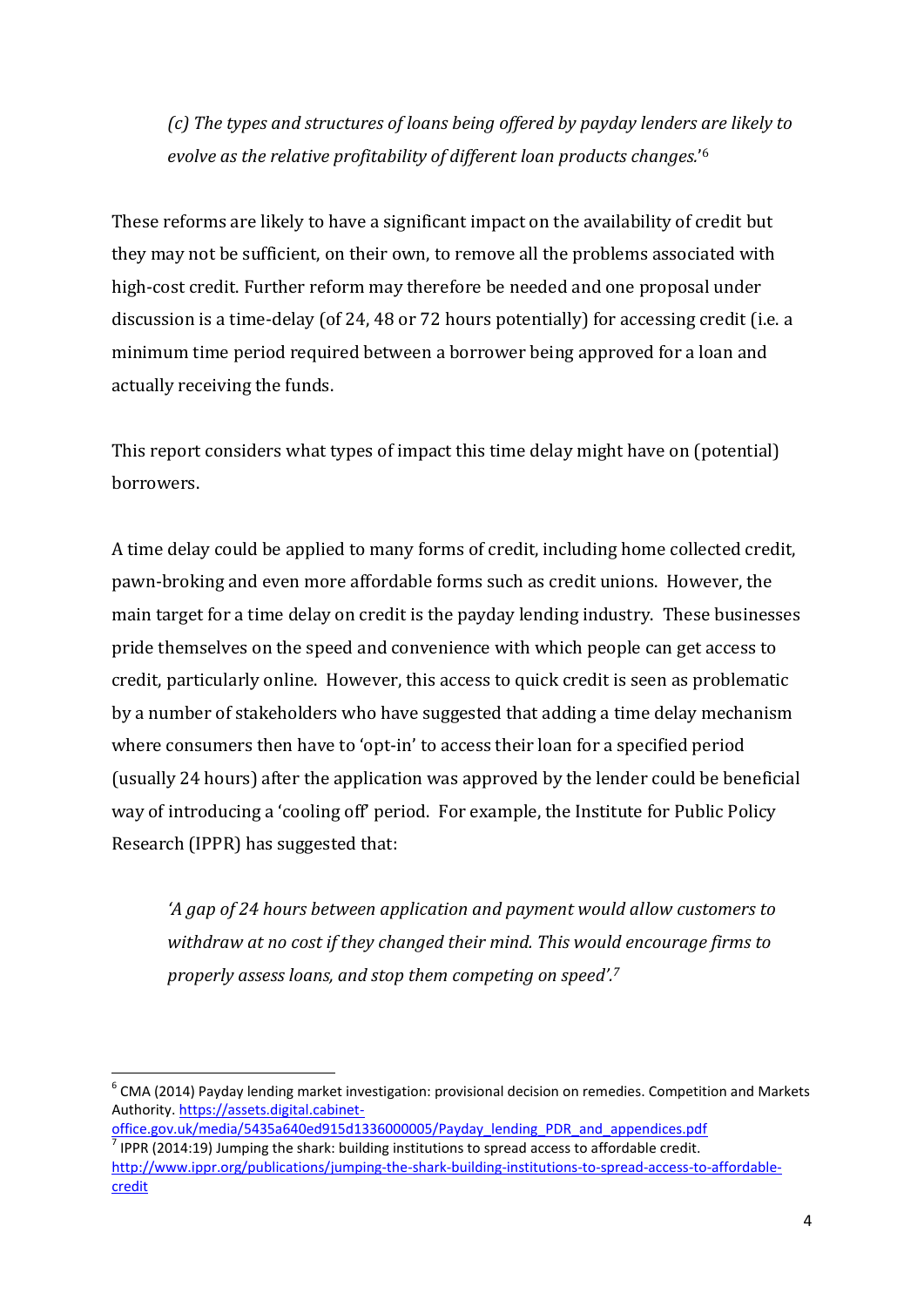The rationale for a time delay is therefore the assumption that easy access to money provided by many high-cost credit products encourages 'impulse borrowing'. For example, the Competition and Markets Authority (CMA) has argued that quick access to credit may:

*'allow customers to act on an impulse and do things they would not ordinarily do. The availability of funds conceals the possibility of going without and masks the need to confront lack of affordability. [There is] less need to budget and manage finances as before; [resulting in] changing attitudes to debt*.'<sup>8</sup>

According to this view, customers borrow money 'on an impulse'. They do not think carefully enough about borrowing and do not try hard enough to manage without access to credit because money is available so easily. If this view is correct, then a time delay might lead people to reflect on whether or not they really need to borrow at high cost. They might decide to manage without borrowing at all or perhaps find alternative, possibly cheaper, sources of credit. It is therefore important to know why people are borrowing money and whether they are doing so 'on impulse'.

So what evidence is there that people borrow 'on impulse'? The Competition and Markets Authority (CMA) conducted detailed quantitative empirical research on the payday lending industry. It undertook phone interviews with over 1,500 people who had used payday loan products to try and obtain a better understanding of the industry and how it has developed. This included information on why people accessed payday loans and the general expenditure of the funds. The CMA research shows that the majority of people who borrow from payday lenders do so for general expenses (70%),<sup>9</sup> with the majority of these people using credit to meet *essential* everyday expenses (such as household utility bills, rent or mortgage payments) and unexpected expenses (such as car or heating boiler repairs).

 $^8$  Competition and Markets Authority (2014) Research into the payday lending market: Final report, page 76. 9 Competition Commission and TNS BMRB (2014) *Research into the payday lending market: report.*  [https://assets.digital.cabinet](https://assets.digital.cabinet-office.gov.uk/media/5329df8aed915d0e5d000339/140131_payday_lending_tns_survey_report_.pdf)[office.gov.uk/media/5329df8aed915d0e5d000339/140131\\_payday\\_lending\\_tns\\_survey\\_report\\_.pdf](https://assets.digital.cabinet-office.gov.uk/media/5329df8aed915d0e5d000339/140131_payday_lending_tns_survey_report_.pdf)

 $\overline{a}$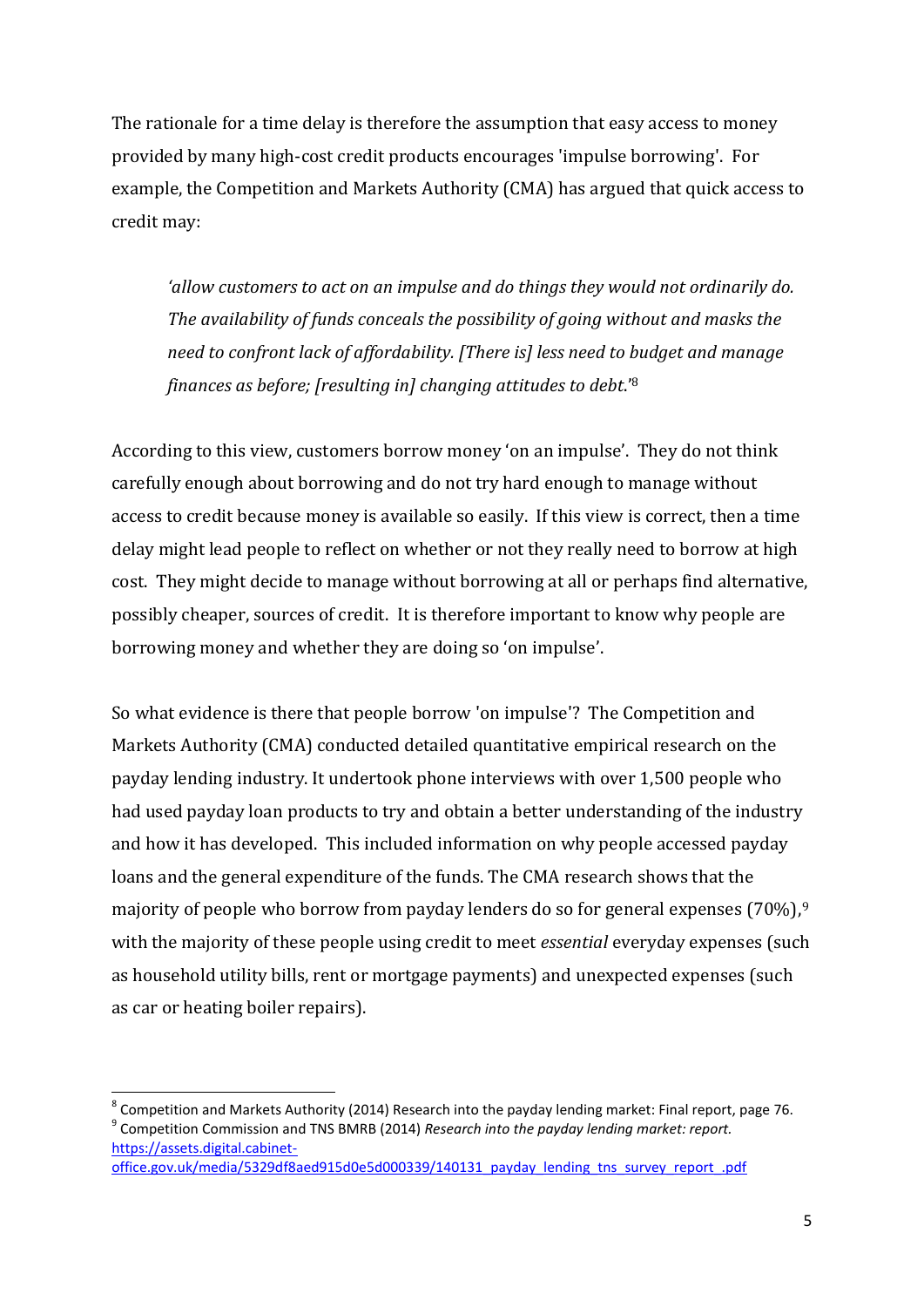Those borrowing for essential expenses are unlikely to be 'impulse borrowers.' Our indepth interviews show a similar pattern of credit use to the CMA study (see appendix 3). We found that the use of credit for essentials was particularly acute when there was an income gap through unemployment or a reduction in wages. Where people were borrowing as a last resort and for essential expenditure, a time delay could even, in theory at least, be detrimental to them. For example, if they were facing court action for arrears and had already spent time exploring alternative ways of paying their debts without success, they may only turn to a high cost lender at the last minute to avoid a worse outcome, such as eviction. In addition, if the borrower needs to borrow a small amount of money for an absolute necessity (for example, electricity, petrol, food), any delay in access to credit may have a negative impact on the borrower as it will deprive them of access to these items. Far from being an 'impulse borrower' some borrowers may therefore be using high cost credit only as a 'last resort' after exploring alternatives and doing everything else to manage their money without borrowing.

Some borrowers, however, may be acting more on impulse and borrowing for nonessentials. A time delay could, in theory, make a positive difference to such people so the next section of this report goes beyond the theory to draw on our case study data to look, in practice, at the potential impact.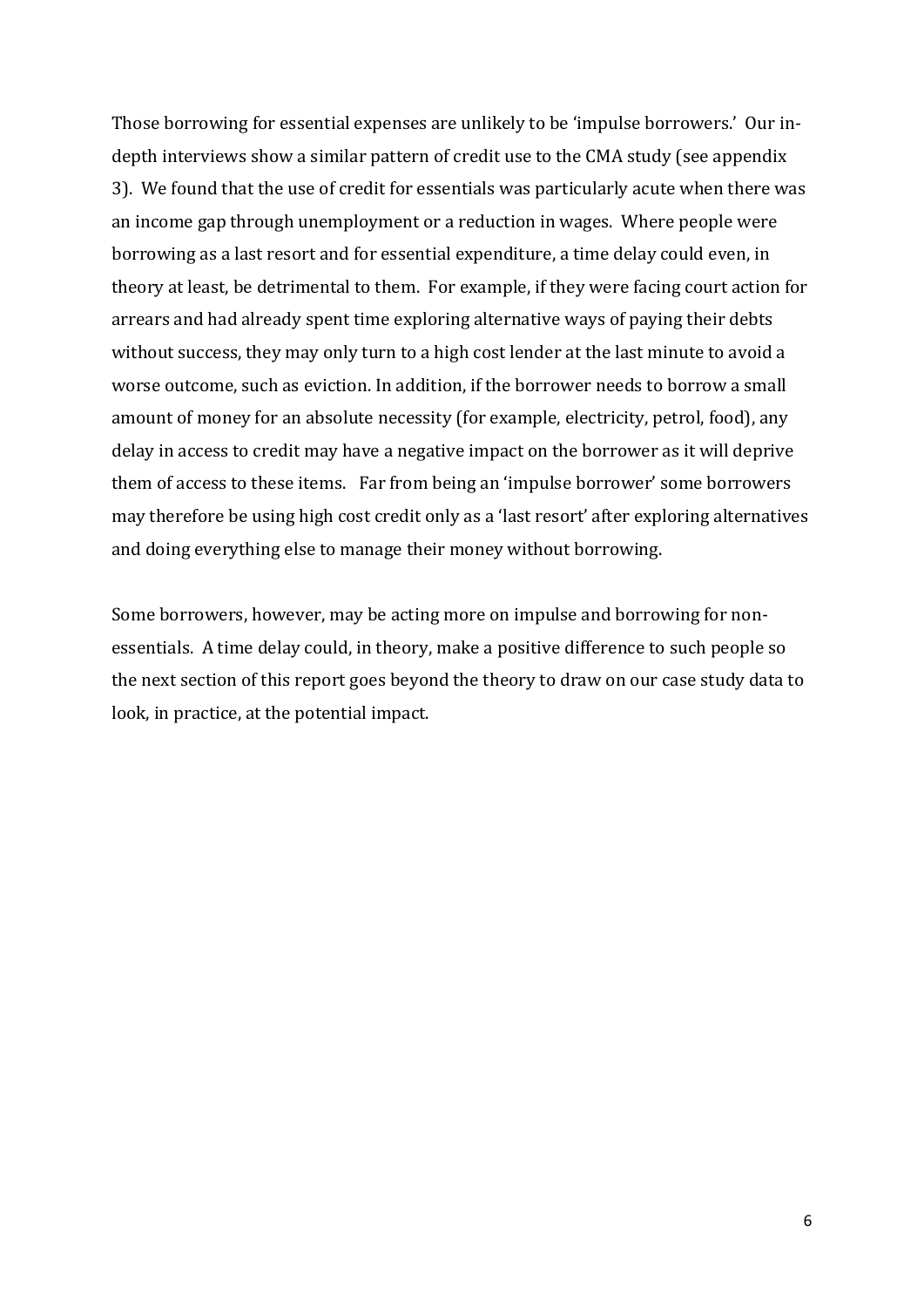### <span id="page-7-0"></span>**Consumer Experiences of High-Cost Credit**

This section of the report draws on our interviews with people on low incomes who had borrowed money within the last twelve months from a range of different sources. As mentioned above, these interviews were conducted as part of a broader study on *Responsible Lending and Borrowing* for the AHRC and we did not focus the interviews on the impact of a time delay. Nevertheless, they provide a rich source of data to help us try to understand the potential impact of a time delay.

Payday lending is the main target for any time delay on accessing credit, though such a reform could be applied to other forms of credit, such as home collected credit. Our interviews focused on payday lending customers (20 people), but also interviewed people who had used home collected credit (13), credit unions (8) and pawnbrokers (6) - see Appendix 2 for more detail of the research methods used. While credit unions provide low cost loans and normally take longer to agree loan applications than other lenders, some credit unions can provide access to loans within 24 hours and, indeed, some credit unions have developed such products precisely to provide some low-cost alternatives to payday lending. We therefore provide analysis which both includes and excludes credit unions. We examined the variety of ways in which people borrowed to enable us to see the different levels of impact a time delay of 24 hours on accessing credit may have on borrowers (see Appendices 3 and 4 on why people borrowed and borrower summaries).

As discussed above, the idea of introducing a time delay on accessing credit is partly based on the assumption that people take out credit on impulse and do not therefore, perhaps, try hard enough to manage their money and/or go without items that are not essential. In line with the CMA research quoted earlier, just over half of the people we interviewed used credit to meet essential everyday expenses (e.g. food, rent/mortgage, household bills, boiler repairs, etc). The pressure on their household budgets was often not due to poor money management, but very low income and high costs of essentials such as rent, gas and electricity. However, this leaves just under half of our (albeit small) sample who borrowed money for less-essential or non-essential spending (e.g. Christmas, birthdays, holidays, nights out). A time delay might, therefore, cause some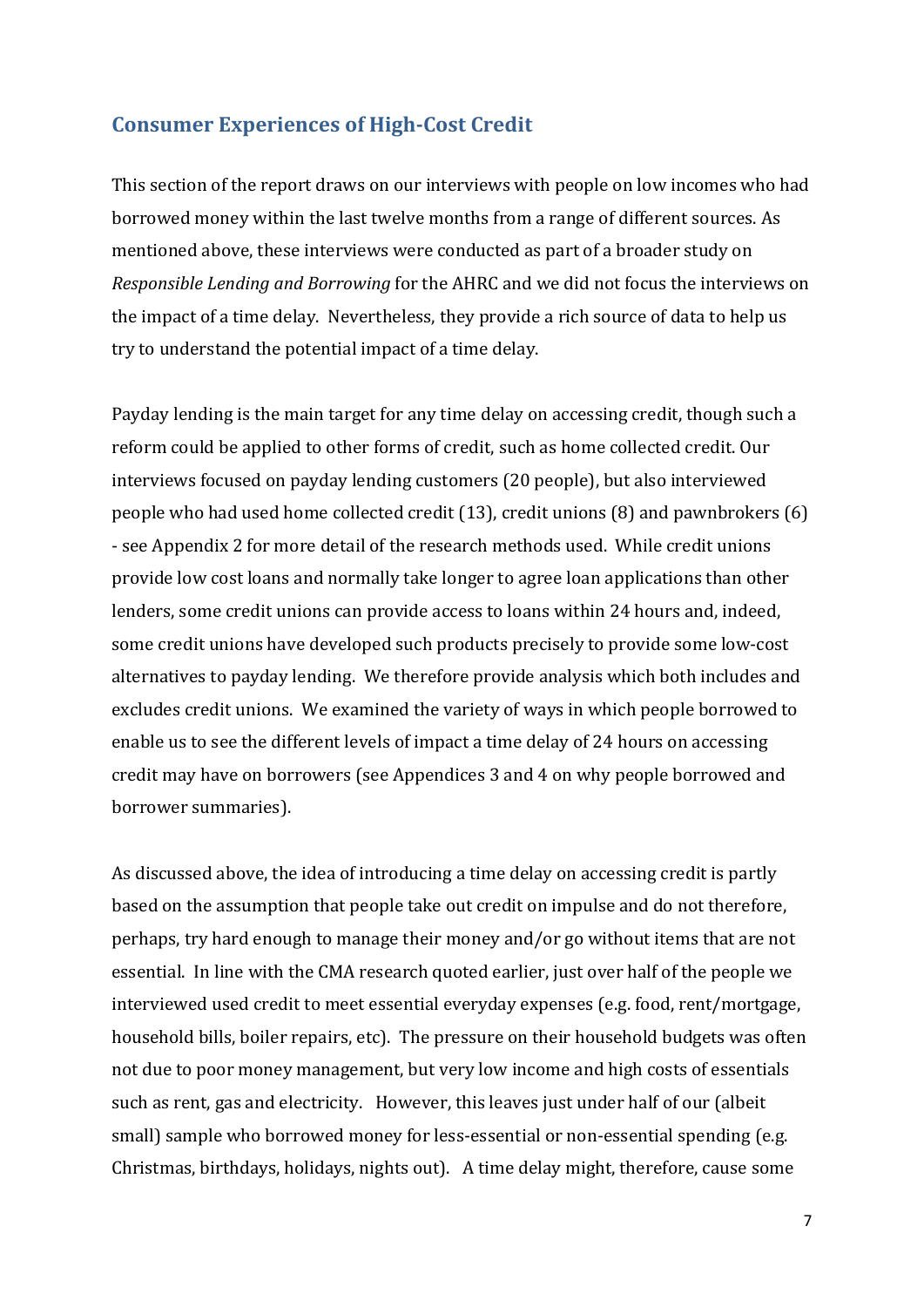of these people to reflect further on whether borrowing, at high cost, is worth it to buy non-essentials and we discuss this further in reference to our case studies below.

The idea of a time delay is also partly based on the assumption that people might use the extra time to consider alternative ways of meeting their needs. Our research, however, found that many of the interviewees had already considered other options before they borrowed money to meet their needs, but felt they had no alternative. The options considered were generally other high-cost loans (for example, home-collected credit, payday loans or pawnbroking). Some had also considered borrowing from family and friends. It is true, however, that few people had considered borrowing from more affordable sources such as credit unions. This was largely due to lack of awareness of credit unions or Community Development Finance Institutions (CDFIs). Raising awareness of these forms of credit may therefore be helpful to people. Perhaps, within a time delay on accessing credit, people could be given information about such affordable forms of credit. However, if people have turned to credit as a last resort they may not feel they have time, at this stage, to explore alternatives. It is therefore important to raise the profile (and capacity) of alternatives more generally.

Some people in our sample had heard of credit unions, but still preferred other forms of credit. Two of our interviewees, for example, said that they would not use credit unions as they had heard stories of credit unions taking control of child benefit payments to guarantee repayment of the loan. They were concerned about the loss of control this would result in. Others in our sample were already using a credit union but nevertheless took out high-cost loans such as rent-to-own items alongside their credit union loan. This reflects the wider need for access to credit which may not be solely available from credit unions due to a lack of resources or an unwillingness to lend due to concerns about whether borrowers would be able to afford repayments on further credit.

To determine the overall potential impact of a time-delay on each of our borrowers, we analysed each of our interviews and placed people in to one of five categories depending on whether a time delay might make a positive, negative or no difference (see Appendix 4 and Tables 1A and 1B). Table 1B excludes the credit union customers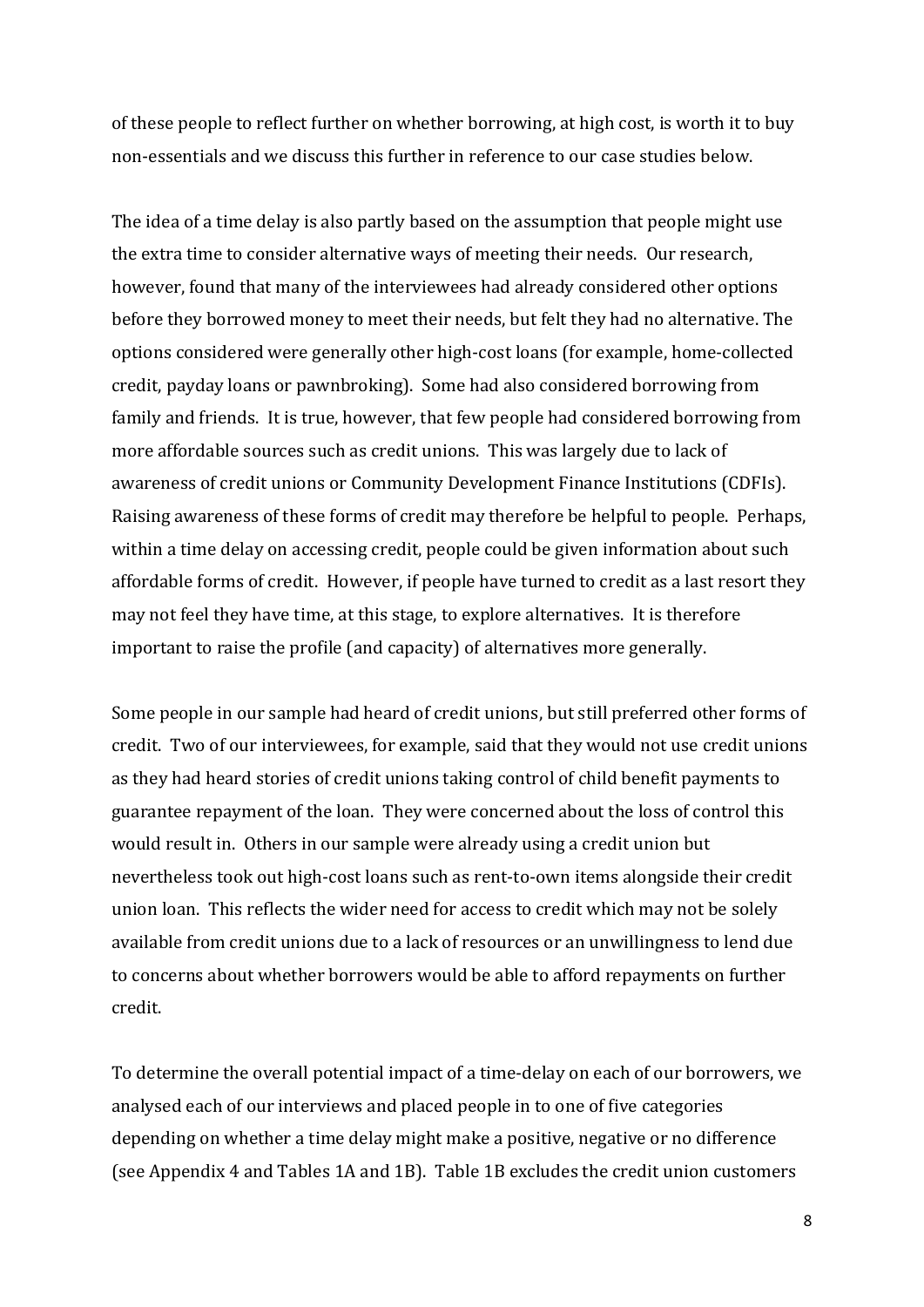from the analysis as our focus was on commercial, high-cost credit such as payday lending and home-collected credit. However, we were interested to see if a time delay would affect credit unions as there are some that provide same day credit and products that are designed to compete with payday loans. For example, London Mutual Credit Union (LMCU) offers CUOK pay day loans at significantly lower rates than commercial payday lenders with repayment over one to three months. In our sample, we did not find examples where the credit union borrower would have been impacted by a time delay, although that is not to say that this is the case for all credit union borrowers. Once again, we need to stress that this is based on our interpretation of the potential impact of a time delay rather than the individual's own view or any 'objective' data (eg based on more experimental designs). Our data is also limited to 44 outcomes (37 if credit union borrowers are removed). People's situations, as we shall see, are complex. So it is not easy to place people into discrete categories. Taking all this into account, however, the strongest potential consequence was that a time-delay on access to credit was unlikely to have a significant impact on the borrowers' financial behaviour or outcomes. We did find some instances where a time delay might have positive outcomes for people and a few were the outcome might be more negative. Overall, then, a time delay would make little difference but if a difference was made, it was more likely to be positive than negative. Having said all this, our case studies show the difficulty of predicting the outcome of a time delay given the complexities involved in people's lives and their borrowing decisions. Some caution therefore needs to be used in relation to our findings.

|                                    | Table 1A: Potential outcomes if there was a time-delay on access to credit |  |
|------------------------------------|----------------------------------------------------------------------------|--|
| (including credit union customers) |                                                                            |  |

| Detential entrence                                                          | $N_{\text{cross}}$ as afterwards |
|-----------------------------------------------------------------------------|----------------------------------|
| (including credit union customers)                                          |                                  |
| Table IA. I otential outcomes if there was a time uclay on access to create |                                  |

| <b>Potential outcome</b>      | <b>Number of borrowers</b> |
|-------------------------------|----------------------------|
| Likely to be positive         |                            |
| Potential to be positive      | 12                         |
| Unlikely to make a difference | 23                         |
| Potential to be negative      |                            |
| Likely to be negative         |                            |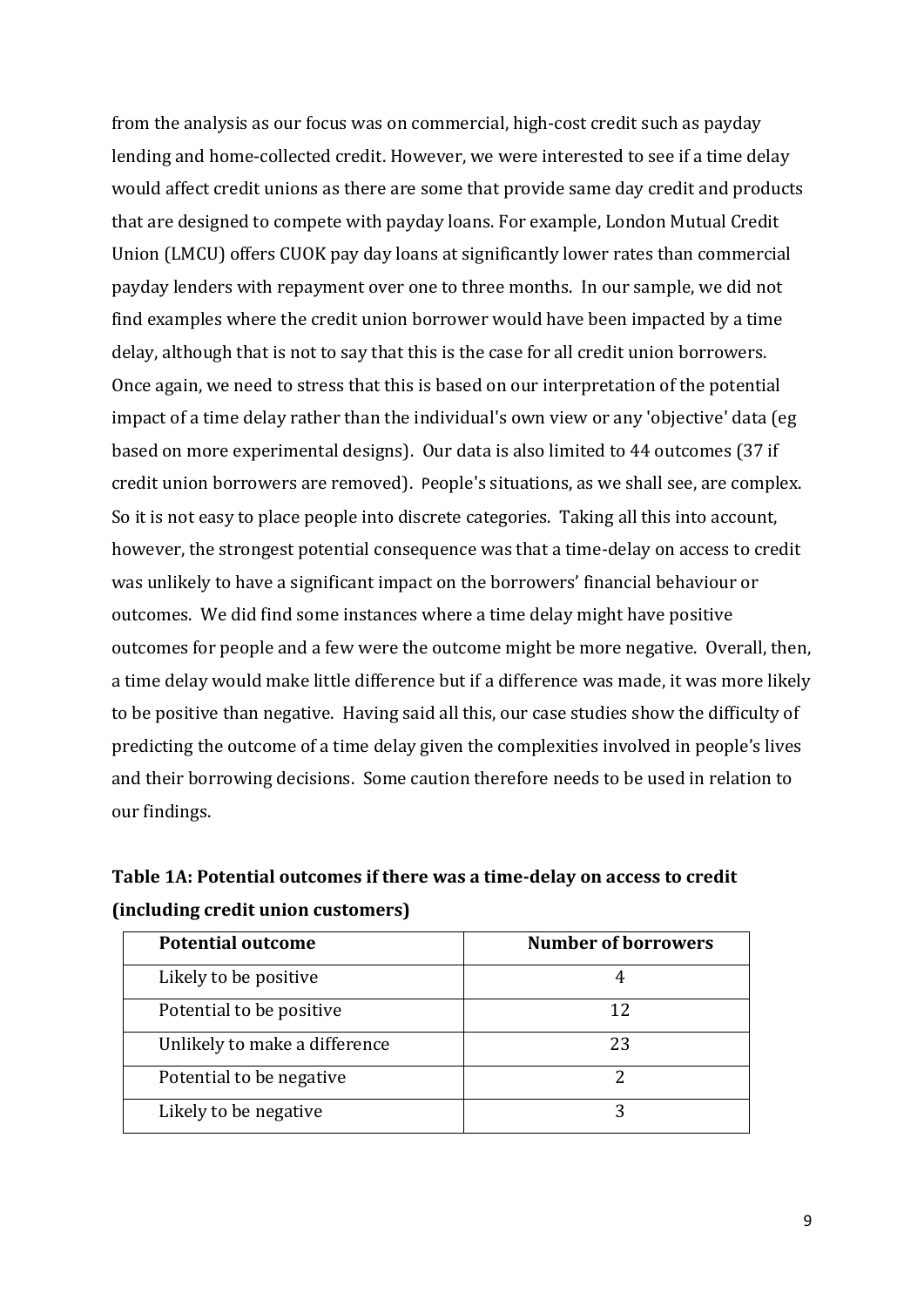**Table 1B: Potential outcomes if there was a time-delay on access to credit (without credit union customers)**

| <b>Potential outcome</b>      | <b>Number of borrowers</b> |
|-------------------------------|----------------------------|
| Likely to be positive         |                            |
| Potential to be positive      | 12                         |
| Unlikely to make a difference | 16                         |
| Potential to be negative      |                            |
| Likely to be negative         |                            |

In order to illustrate and highlight, in more detail, the different outcomes that a timedelayed credit may have on borrowers we have identified 7 case studies. As the most common outcome is that the time delay is unlikely to make a difference, these case studies will be discussed first. This will be followed by the case studies highlighting the potential positive outcomes and finally, the case studies with potentially negative outcomes will be discussed. These case studies demonstrate the complexity of many people's situations and the difficulty of judging the counter-factual, 'what if' there had been a time delay on their access to credit.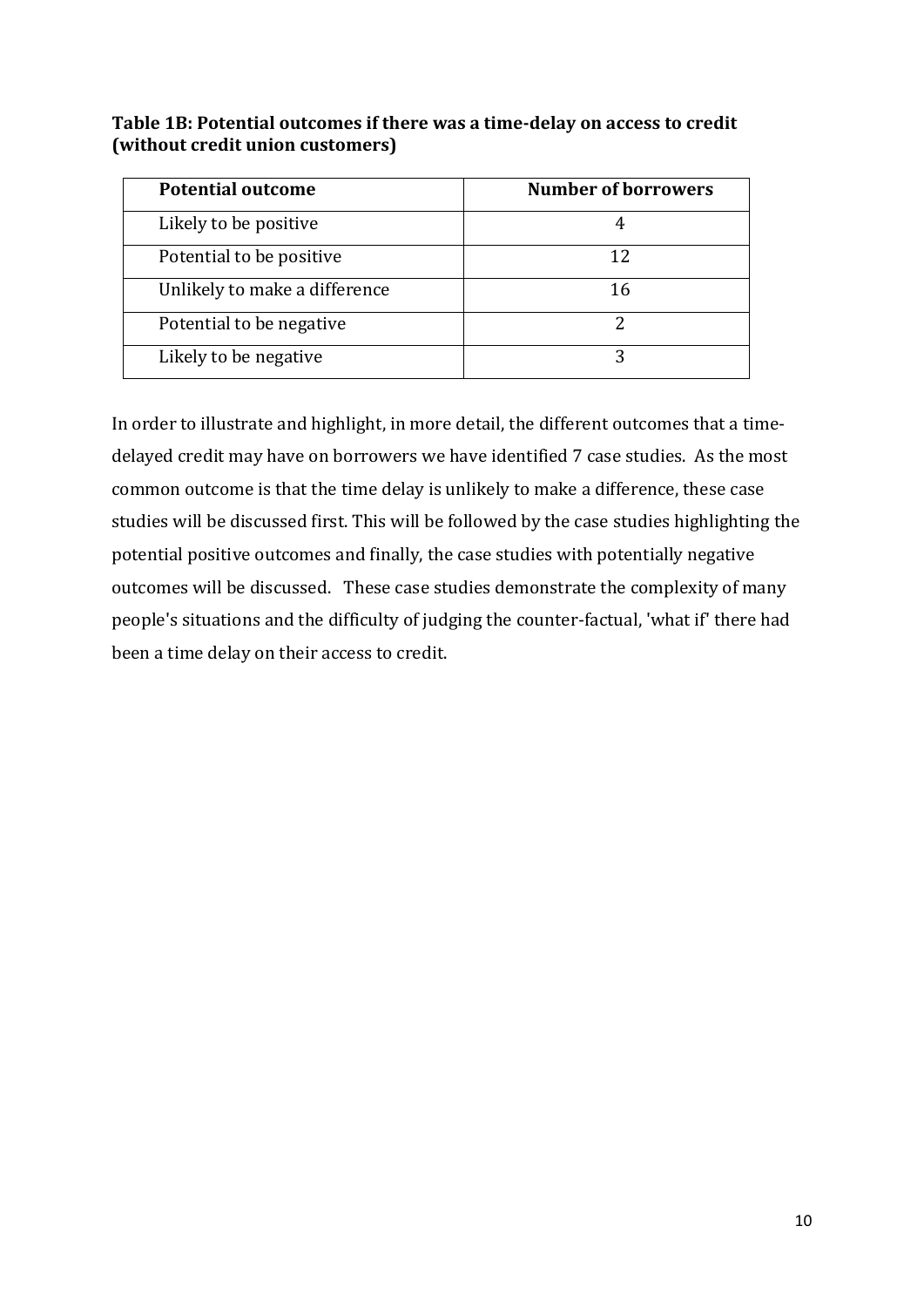### <span id="page-11-0"></span>**Case studies showing a delay is unlikely to make an impact**

#### *Case Study One: Georgina<sup>10</sup>*

Georgina was an unemployed 19 year old woman who lived with her mother who was, herself, also out of work. Georgina had borrowed from a number of online and highstreet payday lenders, had been unable to repay the money and was in significant debt with these lenders. She did not need the money for any specific or urgent requirement and stated that the funds were "*just for day-to-day life, you know, because I'm not working at the moment*". When asked why she used payday loans for her financial needs, Georgina stated "*because it's so easy, and if you've got good credit, obviously, straightaway, you're gonna get accepted*".

Given Georgina's lack of employment, there is a strong case for arguing that access to this form of credit was, indeed, too easy.

When she got her first payday loan, Georgina started with a loan of £400, which she was unable to repay and it remained outstanding. As the unpaid loan impacted her credit rating, she was only able to get approval for lesser amounts from a second payday lender, so her next loan was for £230. When this was unable to be repaid, she again had to go to other lenders but was only able to get £50 loans at a time. All of the loans she had obtained remained completely or partly unpaid. As Georgina stated "*I can't afford to pay the money back off what I'm still getting. So, it's just been, like, building up and building up, but there's nothing I can do about it*". She did however remain positive and stated that when she gets a job "*and start getting the money in, and then I can start paying, like, sort out a plan to pay back little bits now and then*".

Georgina received a significant amount of correspondence from the lenders demanding repayment and had even changed her bank account details so that money could not be taken out by the Continuous Payment Authority she had entered into. It is clear that Georgina was in a debt spiral that will be difficult for her to get out of, even if she finds employment. She commented that she originally needed the money

**.** 

<sup>&</sup>lt;sup>10</sup> All names are pseudonyms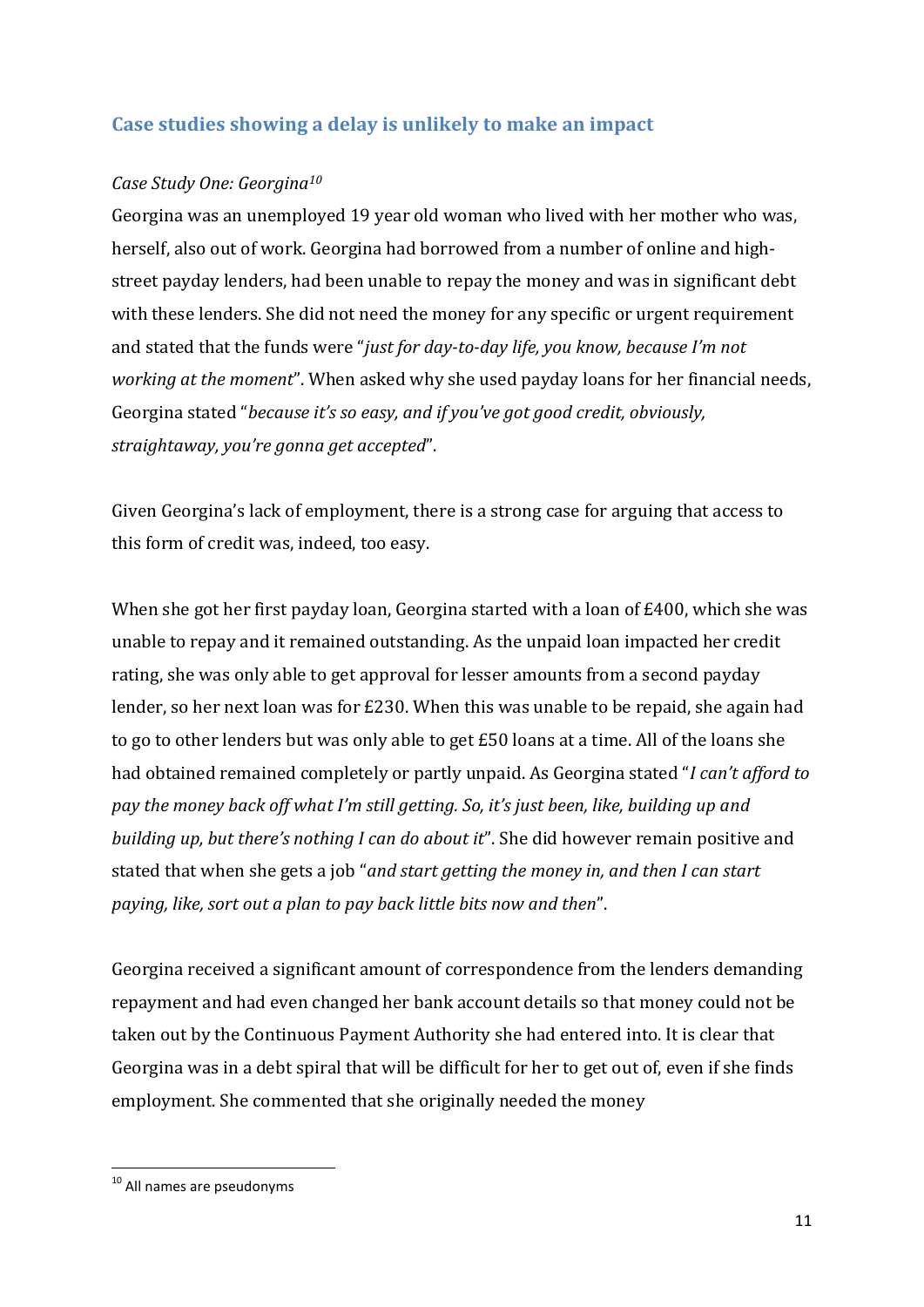*"just to help you through, you know, like, your Job Centre money and, you know, food and, I suppose you want to get bits of clothing for yourself, and you couldn't afford that most of the time, on that sort of money, because you've got to make it last you one week, and then the next week. And then, plus, when you've had the money, you borrow it out. Like, sometimes you have to borrow before you get to your next payday, and then you have to pay them back, so it was just hard to survive."*

Borrowing money for one week meant that she was unable to cover her expenses for the following week, therefore she felt she needed to keep on getting loans just to get by.

It is unlikely that a delay in access to credit, even with the provision of additional information on affordable lending alternatives, would have made a difference to Georgina. It is true that she had not looked for more affordable loans but she was aware of the expensive nature of payday loans. She chose to continue using them because it was quick, easy and she was likely to be accepted even without a job and with outstanding, unpaid loans. Other, more affordable lenders, were unlikely to have lent to her. When asked why she did not go with a more affordable lender, or one that had smaller repayments over a longer period of time, she stated "*I didn't really research that. I just went to whatever one [would accept me]*".

In addition, the actions of her family and friends had a strong impact on her lending decisions, as she stated *"[a]t the time, when I was doing it, a lot of my friends and everybody was doing it*". Georgina commented that, despite the issues she has had with the payday loans, and the fact that they are still unpaid and interest is continuing to accrue, she would have borrowed from the same lenders again. This highlights the attractive nature of payday loans and indicates that delay in access to credit and the provision of relevant information would probably not make an impact on her borrowing activities.

Georgina might, however, have thought twice about borrowing from payday lenders if information had been provided to her about the consequences of default, in terms of the escalating debt and the poor credit reference which will make it more difficult to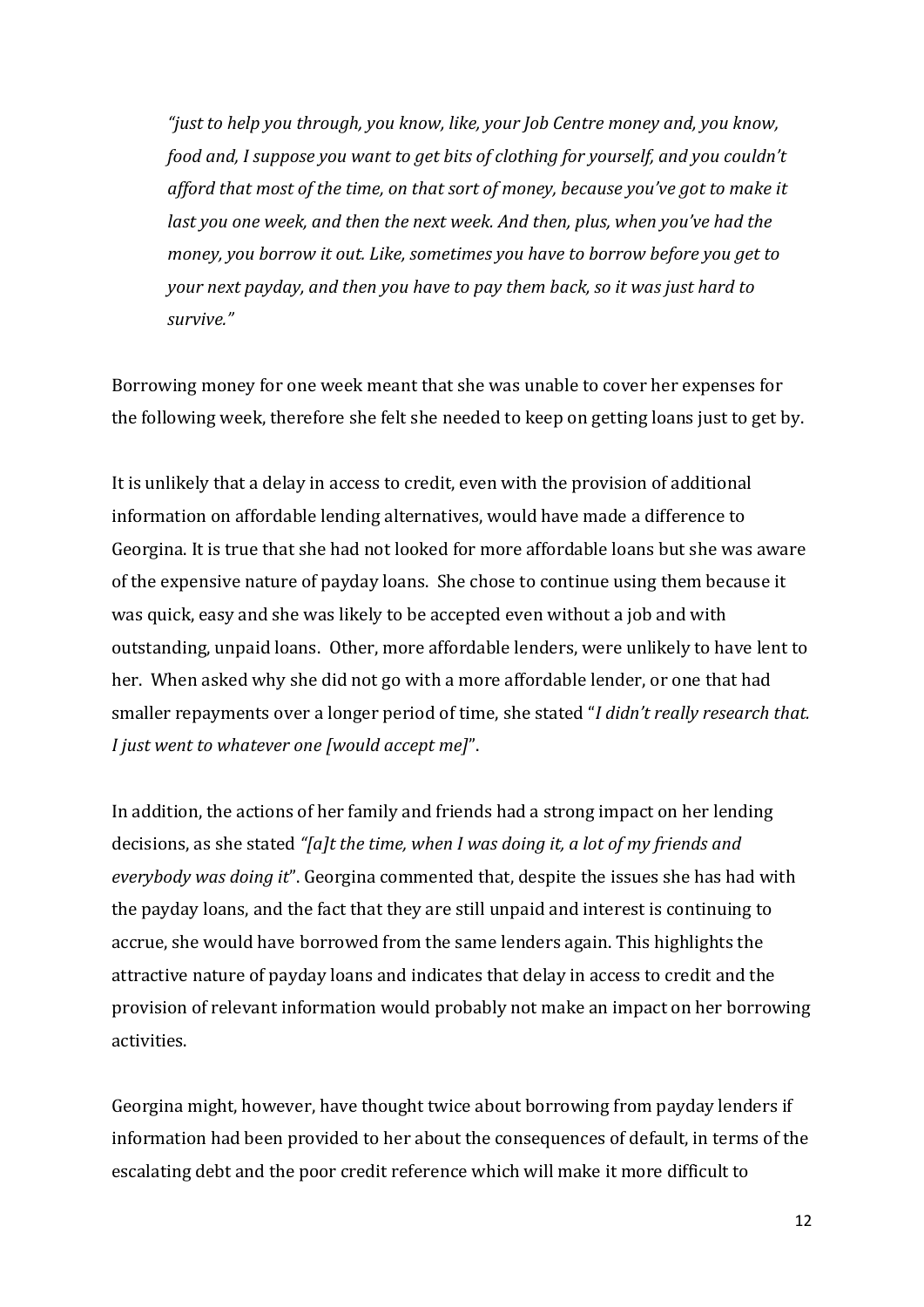borrow in future, should she wish to do so. So while a time delay seems unlikely to make much difference it is unlikely to make a negative difference. There is a possibility that it could make a positive difference.

#### *Case Study Two: Mary-Anne*

Mary-Anne was a 36 year old single woman with three children, the youngest of whom had a disability requiring significant care. She had used home-collected credit almost continually since 2005 and appeared to have become dependent on this type of finance. In addition, she showed a number of signs of being financially excluded. Mary-Anne was made redundant in 2007 and had claimed out-of-work benefits since then. She did not have a bank account and relied on her post office account, using cash for all her expenses.

Some of the loans Mary-Anne received were for non-essential items and when the money was offered, she could not resist taking it. This suggests a degree of 'impulse borrowing' and a delay might cause Mary-Anne to reflect a little more on her spending here. She used two different home-collected credit providers, one for her standard continual loans and the other for 'special' purchases. The last 'special purpose' was for £600 for a holiday with her children six months earlier, which she was still paying off at £30 per week. Mary-Anne's credit journey began when a door-to-door salesperson offered her a professional photography session for her children. It was £250 and she did not have the funds so took out home-collected credit. Once this was paid off, they offered her another loan. As she stated "*it just kind of went from there and then every kids' birthday and…it's just you borrow, you borrow and…yes. So that's how*." She further stated:

*'once I'd paid that, then do you want another loan, and it's like well, I could buy this for the kids, I could buy that. It's like easy money, you have to pay it back but it's easy money when they're offering it you and you've got like two kids and single parent and then I was made redundant in 2007, so I had a newborn baby and my son and, you know, she offered me money which kind of helped out buying beds and, you know, things like that. So it's kind of easy money.'*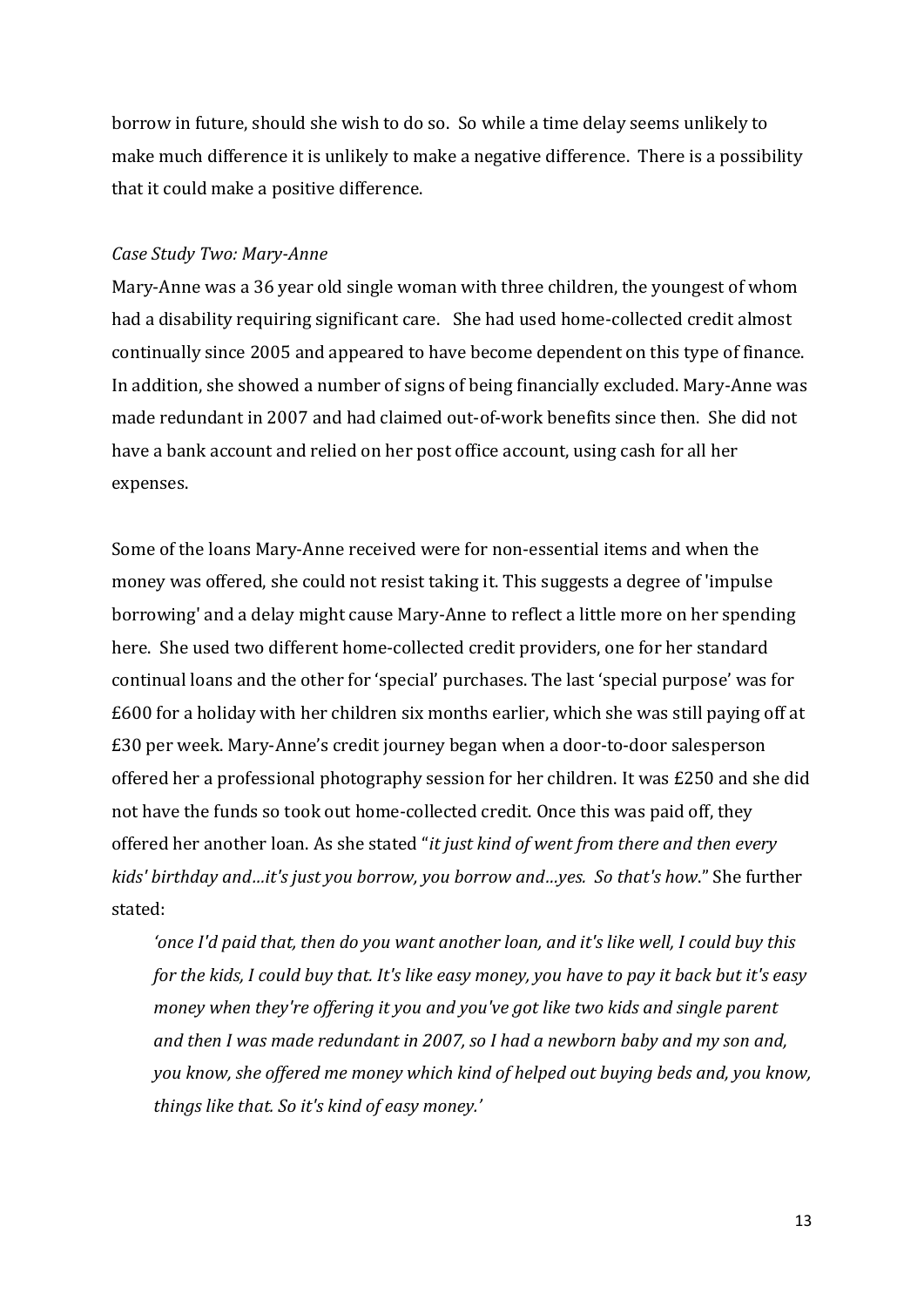As with Georgina, above, the reference to 'easy money' suggests, indeed, that some lenders make it 'too easy' for people to borrow rather than to delay a purchase, go without or look for alternative sources of borrowing. A delay in access to funds might give Mary-Anne time to reflect on her borrowing, but it is unlikely to lead to borrowing from cheaper sources as she did not have a bank account and therefore had limited options for credit products. She recognised that the home-collected credit was expensive and when asked how she felt about the loans, commented:

*'Well, I'd rather not do that. I'd rather have my money and save my own money, like what I'm paying them a week save that and pay no interest, but we don't live in that kind of world. So obviously I don't want to pay an extra £300 for a £400 loan, but in times of need it's how we live, really, you know?'*

However, Mary-Anne seemed to have quite a close relationship with her lender. When asked about her agent, she stated "*Yes, we get on well, yes. Yes, spot on. She's lovely*". This is another reason why a delay in access to funds, even with information on more affordable credit alternatives, is unlikely to make a difference on Mary-Anne's financial choices.

The case studies so far also suggest that a time delay may have a different impact on a first loan from a particular lender compared with a second or subsequent loan.

#### <span id="page-14-0"></span>**Case studies showing a delay may be positive**

#### *Case Study Three: Katie*

Katie was a single woman in her forties, working full-time on minimum wage with one child. She borrowed a £300 instalment loan from a high-cost credit provider. She had previously obtained a loan from a home-collected credit lender, but had worked hard so that she was no longer reliant on short-term credit, and therefore normally went without borrowing. She was however generally living pay-day to pay-day and had organised direct debits and other bills to be taken out of her account after she was paid. When a new company took over her work, they changed the payment scheme so that employee wages were paid at the end of the month instead of the middle.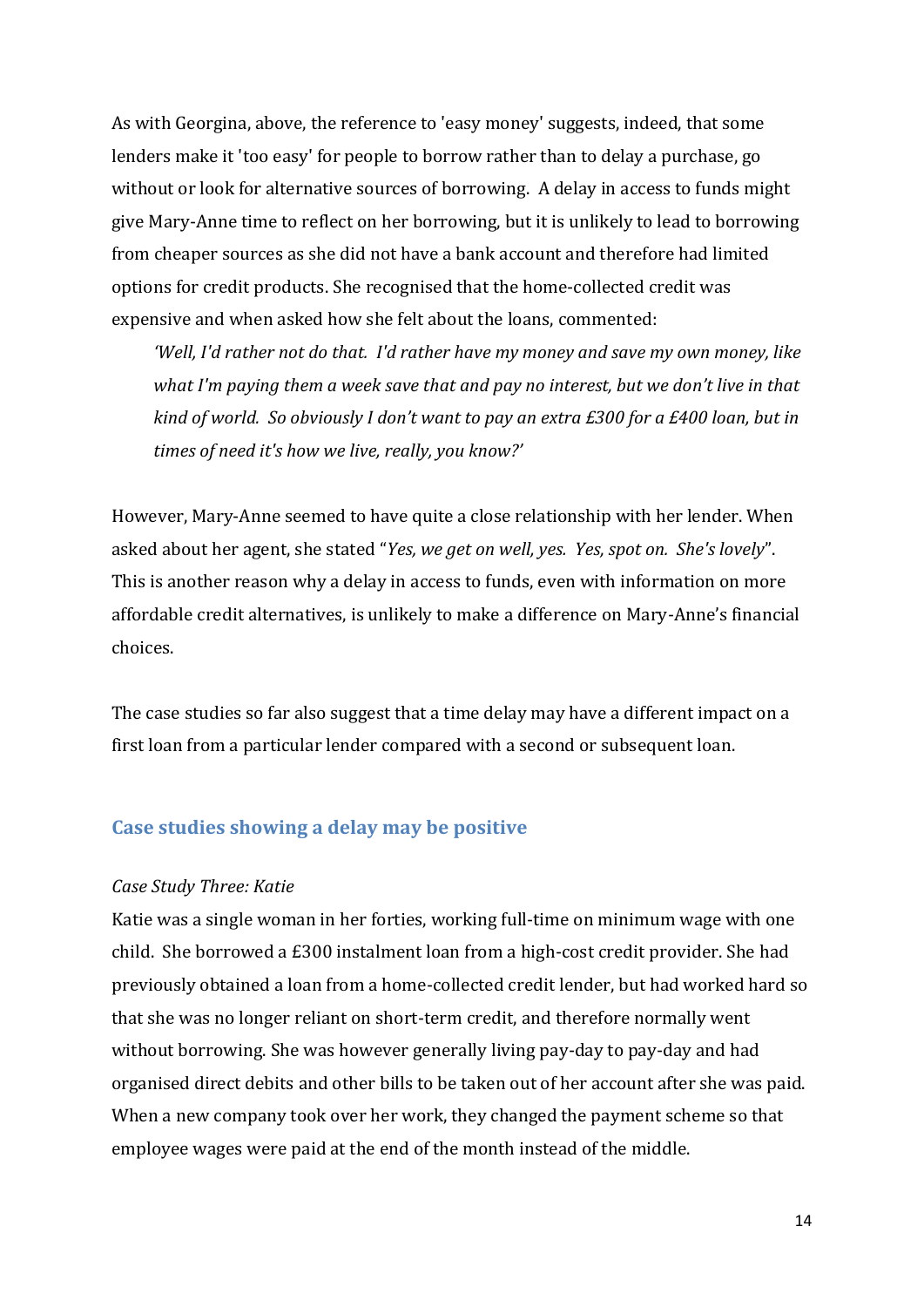This meant that Katie would have a short period of time without income and with bills to pay, but when she was paid at the end of the month she would have sufficient money for her expenses. Katie therefore took out a high-cost instalment loan to cover this period. When asked whether she had considered calling her utility companies to ask if they could wait for their regular payments, she stated:

*'I would have had to phone all of them, because all my money goes to my account and then goes out of my account, so whatever's left is mine. So it would have been more. It would have been extortionate, and the other thing is, it's a nightmare to keep phoning them and changing days. One was my car insurance, …you know, everything goes out of my bank.'* 

Katie considered her options as she was very concerned about defaulting on her direct debits. She did not want to get out a payday loan as she had heard horror stories of these:

*'I mean, a friend of mine, she doesn't work and she's been … on the internet. I don't do much on the internet; I'm not very good. I've just learned to switch it on, actually. And she's just gone on to - I don't know who they are - and she got a loan within fifteen minutes in her bank and she doesn't work. You know? She gets like an income for the children and that, and they just gave her one like that. £400, straight like that … and she said "I'll be paying it for ever". You can just get them now, they're giving them to anybody.'*

When asked whether she considered a payday loan, Katie said:

"*I would never have one of those. They were extortionate, and you have to pay them back in like 28 days of borrowing it, so you're paying it out of your next month's wages, so you've got to pay it all back in one go".* 

She therefore decided to get a high-cost instalment loan for £300 in which she needed to repay £520 over a 10 month period. When asked what she thought of this loan, she stated it was the "*worst thing I could have done, I think, because the interest was quite high*".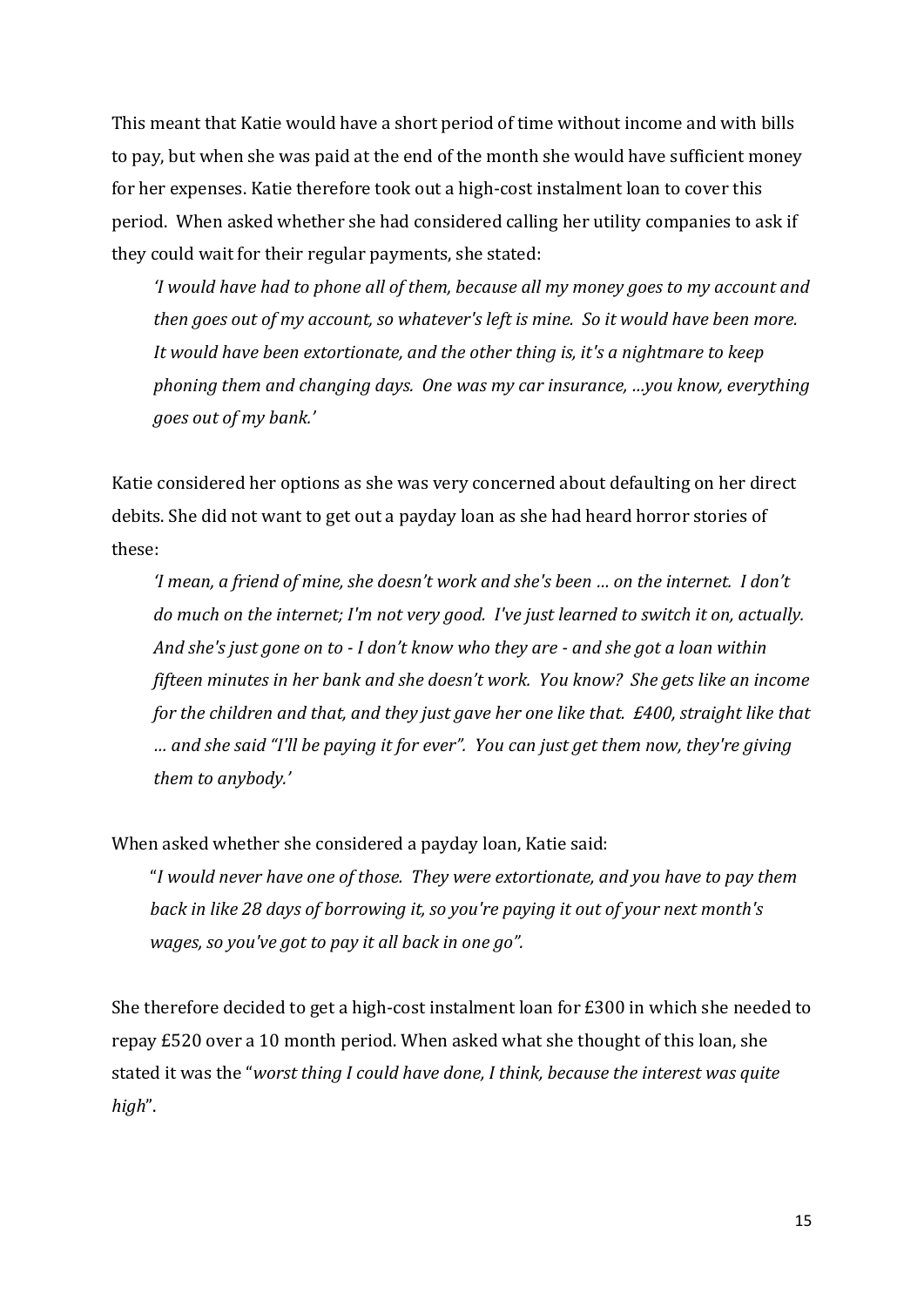It is clear that this loan was not appropriate for Katie's needs. She only needed very short-term credit (for approximately two weeks) until she received her wages, so a payday loan might have actually been more suitable and significantly cheaper. A time delay is unlikely to have resulted in Katie using a payday lender however, as she clearly had strong concerns about using that form of credit. The delay may have however given her the opportunity to consider a more affordable long-term loan, such as a credit union, authorised overdraft or small bank loan.

This case study also highlights the more general issue of employers' actions which result in employees needing to access high-cost credit. Katie was certainly not an 'impulse borrower'. Her employer caused her need for credit and should have provided a longer lead-in time before changing the time that wages were paid and/or assistance for employees who would suffer financial hardship due to the change. Because of her employer's actions Katie now has 10 months of debt and has to pay £220 in interest.

#### *Case Study Four: Zach*

Zach was a 23 year old single man without any dependents. He lived with his parents and worked full-time, earning approximately £15,000 per year. He took out a number of payday loans in a six to nine month period, mostly on a Friday or Saturday night. At first the loans were for £70-£80 so that Zach could go out with his friends, and the interest was usually around £18-£25. The amounts however increased and his most recent loan was for £150, which he used to 'last' until his next pay day. This shows a pattern of increasing usage and reliance on payday loans. He generally paid all of his loans on time, or sometimes even earlier, and he did not appear to be getting into problem debt. However, when he took out the most recent £150 loan it was for a longer period of time. He was concerned that he might not be able to pay it back and would therefore be subject to the lender's £30 late penalty, as well as additional interest. When his parents found out, they paid the loan off for him and he was required to repay them the money when he could afford it.

Zach had started using online payday lenders when he did not have enough money to go out. One of the friends told him about a lender who approves 'all loans' and that the money would be in your account very quickly, usually in about 20 minutes. Zach was so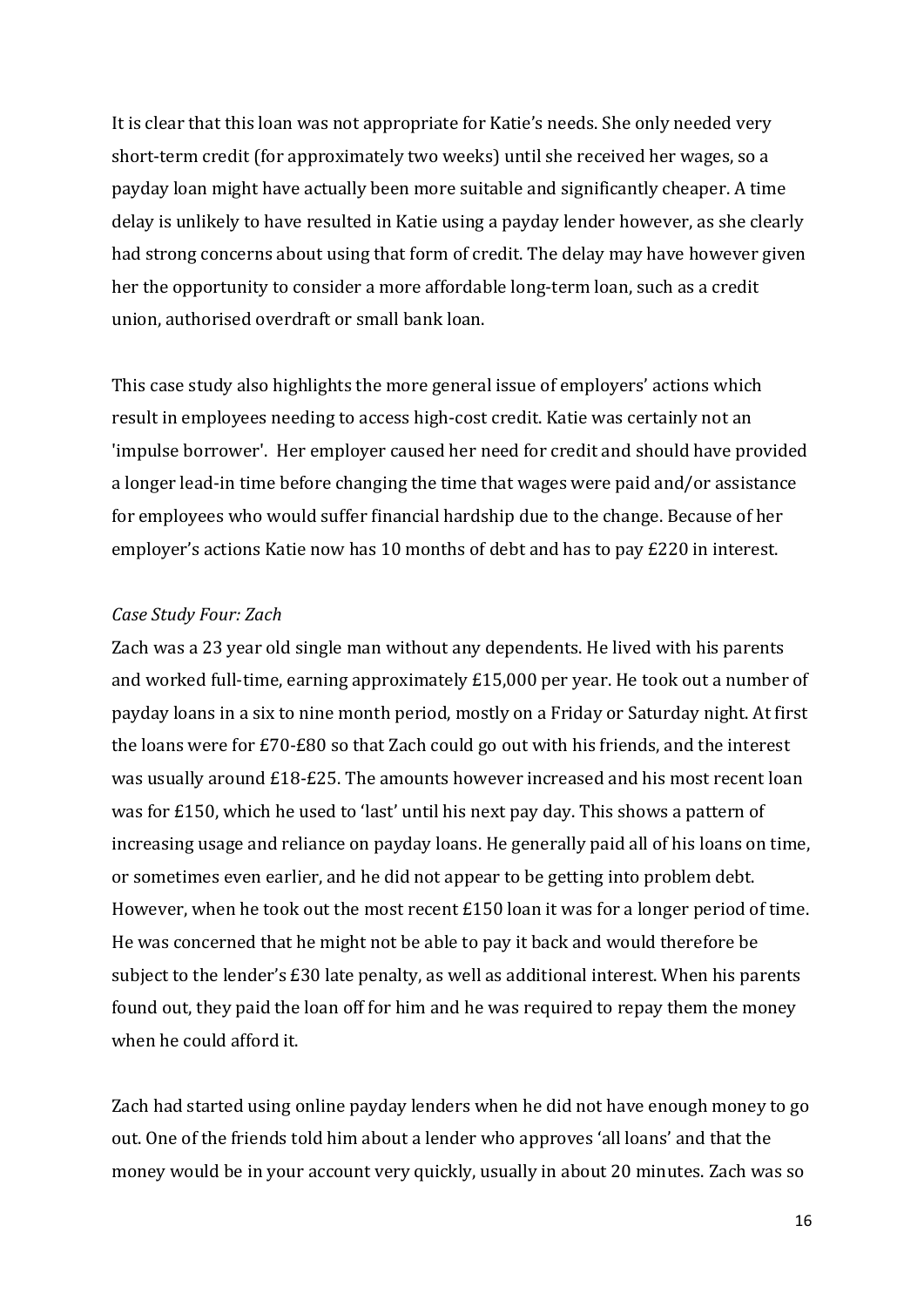impressed with how quickly and easily it was all organised that he began to use them whenever he was short of funds and wanted to go out. When asked if he considered any other source for the funds, Zach stated that because it was generally late at night and he didn't want to ask family or friends, online payday lenders were his only option. He commented:

*Yeah well I called [my friends] and I was like, oh what you doing and they're like, oh we're going out and I was going to arrange a night in and then they told me they was going out and I was like, oh how you affording it, I thought we were all broke. She told me she went on [to the lenders website and], told me it was pretty straightforward … Yeah within about 20 minutes I had the means to go out.* 

A delay in access to credit would probably have had a financially positive impact on Zach. He might have been able to access the initial loans to fund his night out and so would have found alternative ways of doing this (e.g. savings from his income or perhaps borrowing informally) or not gone out. He would probably have then avoided borrowing further and becoming increasingly dependent on short-term credit, which resulted in his parents needing to pay out his last loan to prevent a debt spiral.

Zach was, in some ways, the archetypal impulse payday lending customer who decides to borrow money at short notice for a social activity which most people would not classify as a 'need'. A time delay might be beneficial here but, so too, might a restriction on when people can access credit (e.g. between 6pm and 6am). Having said that, if such restrictions had been in place Zach might have simply planned a little further ahead and applied for the loan the day before he knew he might need it.

#### *Case Study Five: Natalia*

Natalia was a 26 year old single woman with two young children who was already using a wide range of credit products including home-collected credit, pawnbroking, payday loans and credit unions. She had been unemployed for a significant period of time and it did not appear she received any financial support from the father of her children. She was therefore struggling. Natalia generally borrowed money "*just to get by* … *for food and electric and gas … it was just literally to live"*. Whilst she normally used homecollected credit or pawnbroking, her last loan was from an online payday lender. Her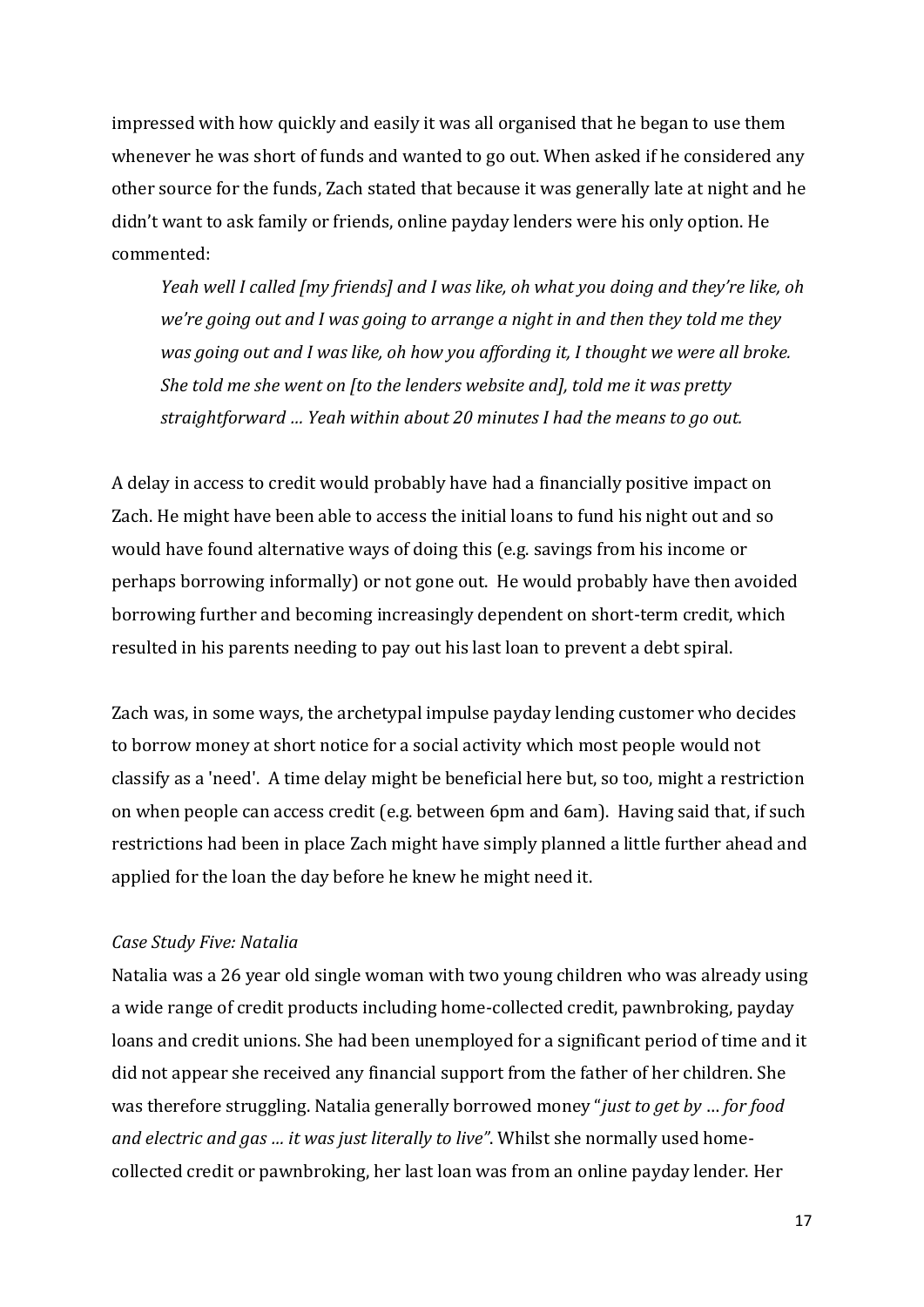friend obtained the loan on her behalf, including lying on the application form that Natalia was employed. The loan was approved without any verification and within half an hour £200 was deposited into Natalia's account. Unsurprisingly she was unable to repay any of this loan, and it soon increased to £480.

Natalia was aware of credit unions and, in fact, had been a member of one for a number of years. She used credit union loans generally for Christmas presents, but had not thought of extending this loan for her other credit needs. It is clear that Natalia had attempted to minimise her reliance on credit, but her general financial situation made that difficult, and some lenders appeared to encourage Natalia to take out more credit than she really wanted to. She explained:

*'I went in to pawn a ring and she said instead of pawning the ring [she said] why don't you have a loan, I said I can't because I'm on benefits because I thought you couldn't and then she said you can now. I only went in to pawn my ring and I know I could only have £20 off this little ring because it's only little. And straight away she come back and offered me £240 and again I was very skint so I just ended up taking it, so I'm in the middle of paying all that back now because that's gone sky high.'*

It is difficult to know for sure what difference a delay in access to credit at this point might have made on Natalia. Her financial situation was extremely difficult and her credit problems were mainly a result of her precarious financial status and inability to afford the basic necessities for herself and her children. She was clearly aware of more affordable credit alternatives (as she was a member of a credit union), but for a variety of reasons chose not to use these for her financial needs. A delay in accessing credit would not change her basic economic problems and it might not have changed her use of credit generally. However, Natalia had not been seeking such a large loan and a 24 hour time delay might have given her space to reflect on the consequences of borrowing more money than she actually wanted at that stage. In some ways, this might be seen as a case of 'impulse borrowing', but the impulse in this example was the result of the lender acting irresponsibly and encouraging someone in a precarious financial situation to borrow more money than they have asked for.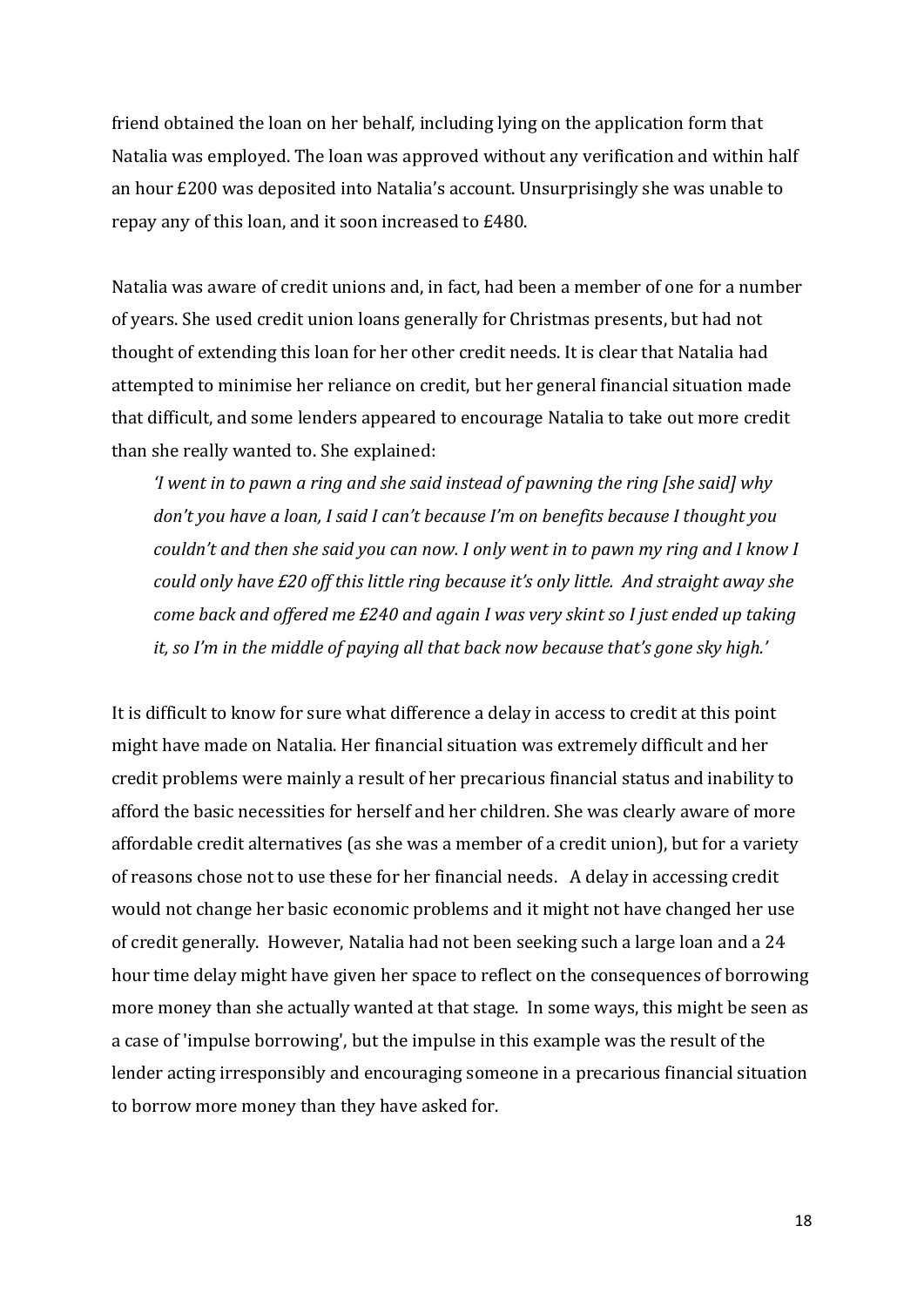#### <span id="page-19-0"></span>**Case study showing a delay may have a mixed impact**

#### *Case Study Six: Victoria*

Victoria was a single woman in her fifties with no dependents, although she had four children in their thirties. She worked part-time for minimum wage, but her hours were unstable and she was looking for further employment. When she ran low on money, Victoria went to her nearby pawnbroker to pawn her jewellery. She liked the flexibility of pawning items, as she could repay the loan and get her items back whenever it was convenient. For example, she stated

*just say I thought, 'Oh, I've got no money. I'll go and pawn them,' and then I get paid next week. I can go on the Friday and get them out, and you probably only pay, like, a couple of pound, you know, like, say, not much interest on it. It all depends what you have off them, but like I say, they do offer you more money, but I always say, 'No, I don't want that much.' I might even say, 'Can I just have £30?'*

So far, Victoria has paid back all the loans and has never lost any jewellery. She generally used the pawnbroker for small amounts (£40-£60) and when asked what she uses the funds for stated, "*to get the shopping and that, to be honest with you and, because I've got an electric token meter, so I needed electric, you know*".

Whilst she used pawning to access credit on a frequent basis, Victoria also recently obtained home-collected credit. She needed money for her TV licence as she had been given a warning of this unpaid bill. She knew that pawning was not going to provide her with sufficient funds. Victoria therefore phoned a lender and they came around straight away offering £150, but she only took £100 as she wanted to minimise the amount of money she had to repay. As is, she was charged £60 interest and therefore needed to repay £160, which she did on time and in full.

Victoria's situation highlights the complexity of many individual's borrowing circumstances. She used a number of credit products and therefore a delay in access to credit would have a range of different consequences for her. If she could not obtain funds from the pawnbroker quickly, she may have struggled to buy groceries and/or not have money for her electric meter. Both of these highlight that a delay would potentially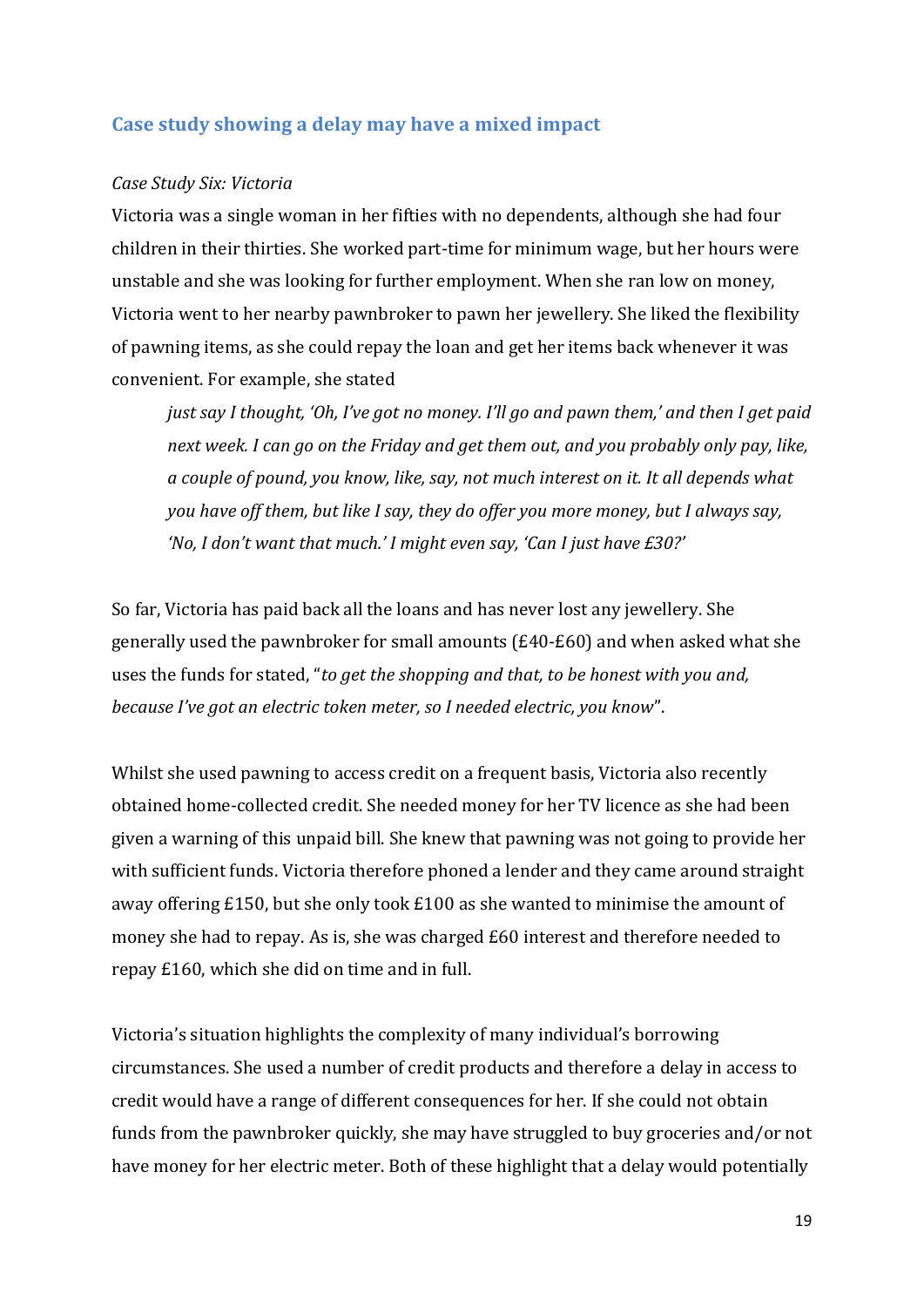be negative for her. On the other hand, if there had been a delay in accessing her homecollected credit funds and she had been given information about other ways to pay her TV licence (e.g. by instalments), this information might have reduced or removed her need to borrow, saving her £60 in interest. So while the time delay, in itself, is unlikely to make much difference, if it is used to raise awareness of ways of avoiding the need to borrow, it could be potentially helpful for borrowers who are unaware of financial options available to them.

#### <span id="page-20-0"></span>**Case study showing a delay may be negative**

#### *Case Study Seven: Wanda*

Wanda was a 25 year old woman living with her partner, Leon, and their young son. She was studying at the time of interview and the couple was in financial difficulties, having previously borrowed from a wide variety of credit products including rent-to-buy, payday loans and home collected credit. The couple needed the payday loans for a range of things, including baby items and a replacement tumble dryer. Due to delays in receipt of housing benefits, Wanda used home-collected credit to pay the rent, stating "*I was on housing benefits at the time and my landlady didn't want to wait for the claim to go in and we were getting harassed and I was pregnant, I wasn't very well and basically, just to get peace and quiet, I went and got a [loan] out".* Another loan was for the deposit and first months' rent their new apartment.

Wanda was still paying off most of these loans, and will be doing so for a while. She also had one payday loan that is "*sitting at the bottom of a drawer"* in her house as she was "*too scared"* to find out how much was left owing on the loan and did not want to tell Leon about it. Despite these issues, Wanda and Leon were trying to sort out the finances for the sake of their son and wanted to create a financially stable household going forward. Leon was paid on a weekly basis and their level of income changes on a monthto-month basis, depending on how much he earned from additional jobs and overtime.

At the end of each month Wanda and Leon sit down and work out the family finances to see whether they have enough funds for all their expenses. If they were unable to afford to repay their outstanding debts, they checked to see if it would be cheaper to get a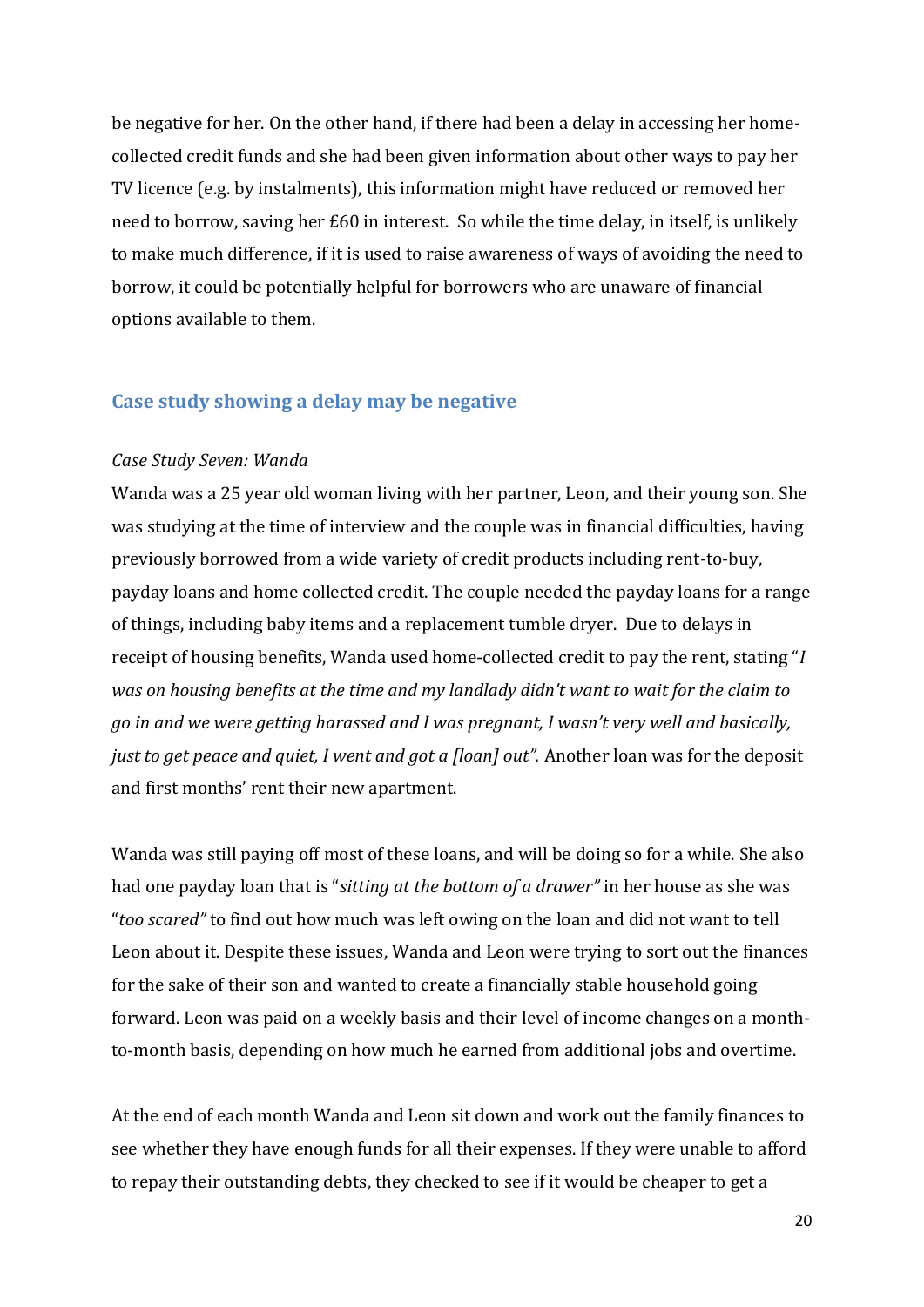short-term payday loan to keep them going until Leon is paid next or whether it would be better to incur the bank charges associated with going into unplanned overdraft. As outlined by Wanda:

*'My bank has recently said – because they nearly got me with bank charges– because I got a bit confused with our finances … and I thought, 'Oh hang on. It's not going to come out,' and I got really scared. I was like, 'Oh no,' and rang the bank and said, 'Look. I think I'm going to get a bank charge, just remind me how much is the bank charge …' It's like £6 a day. I'm trying to work out is it cheaper to get a [payday loan] … or is it cheaper to have the bank loans. … yeah, I do panic a lot when it comes to that.'*

When asked what she would have done if she did not have access to payday lending for this expense, Wanda commented:

*'Do you know what? Even now I don't think I could have done it any other way. There was no-one else who could financially help because we exhausted all resources asking people … we didn't have enough because [the money from a different loan] was the majority of the deposit and we had to find the first month's rent.'*

Wanda and Leon were struggling to manage on a low and irregular income, but hoped this would improve when Wanda finished her studies and secured employment. Delays with benefit payments and a lack of forbearance from their landlord have contributed to their problems. In these circumstances payday lending was a helpful option and often cheaper than going into their bank overdraft. Whilst it appeared they had borrowed more than perhaps they needed in the past, the couple was trying to rectify the situation. A delay in credit would probably have a negative impact on Wanda and Leon as it could result in them not paying the rent on time and being evicted from their accommodation or could result in the couple having to pay expensive bank charges, which could be a worse financial outcome.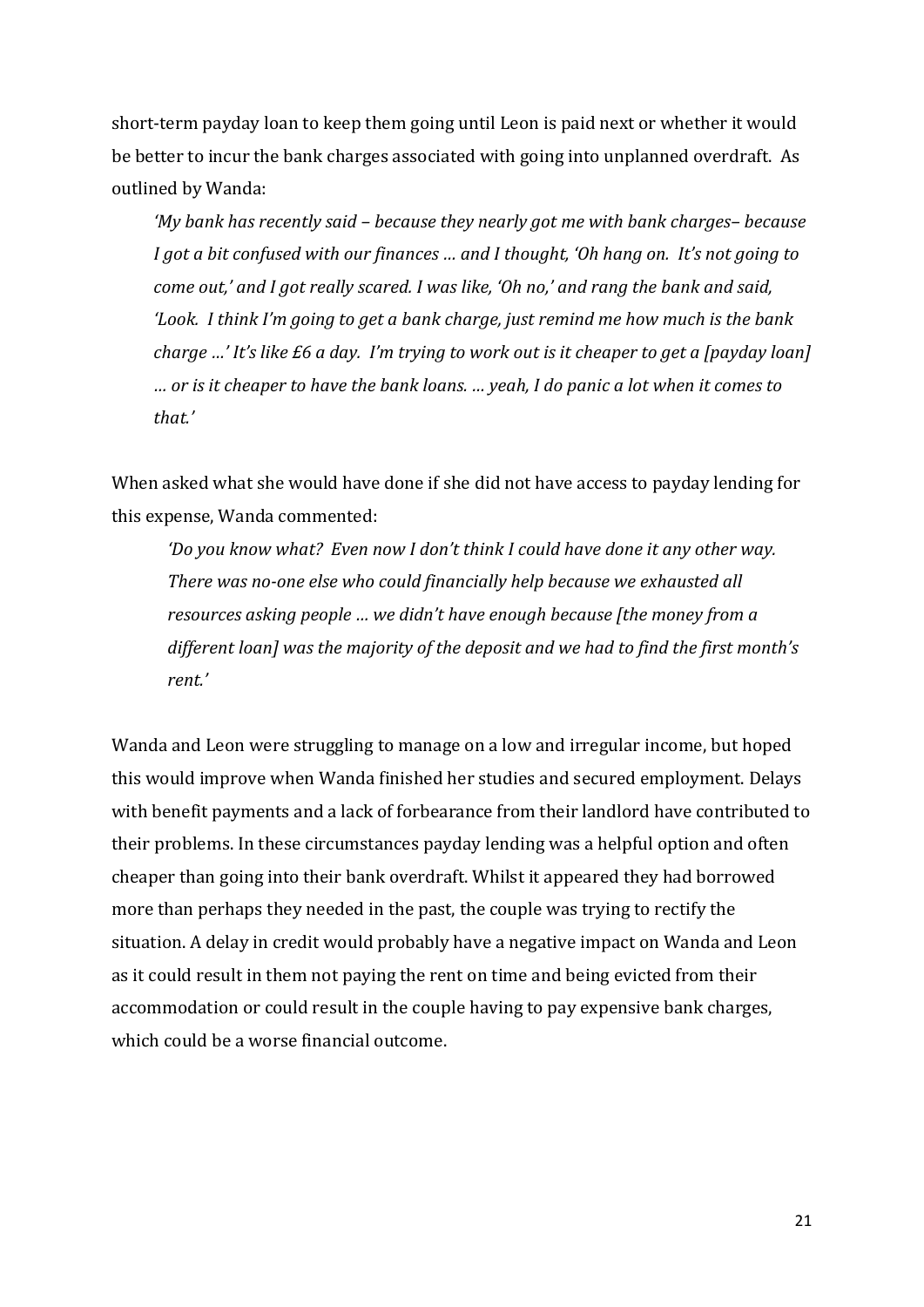## <span id="page-22-0"></span>**Discussion and Conclusions: what impact could a 24 hour delay in accessing credit have?**

Our research, and the case studies in particular, highlight the complexities and difficulties of people's financial lives and the variation between people in terms of their reasons for using high-cost credit and the likely implications of any time delay. Our research also demonstrates the complexity of predicting the potential impact of a time delay on credit but it does provide extremely rich data to discuss the possible impact of such a policy.

It is very clear from our research, however, that many people are clearly struggling to make ends meet due to low and precarious incomes. A time delay on credit will make little difference to the fundamental problems they face. While we have found some examples of 'impulse borrowing' it is far more common to find examples of 'necessity borrowing' where people take out loans for essential needs having explored alternative ways of meeting those needs.

Our research also highlights the role of lenders in encouraging people to borrow more than they need or want at particular times and the role of Jobcentre Plus, landlords, utility companies and employers in making life even more difficult for people than it already is. Having said all this, a time delay, coupled with the provision of appropriate information and advice, could make a difference, at the margins, to some people.

In this section, we review the arguments and evidence for a time delay on accessing credit and conclude that it is likely to have a limited impact overall on most people, although some might benefit from it and a few might be in a worse position. We also discuss the possible difficulties in introducing such a time delay and briefly consider alternative reforms. We conclude by highlighting the benefit and importance of further research in this area, in particular, qualitative interviews with borrowers specifically focused on asking about the impact a time delay on their financial situation and decision making.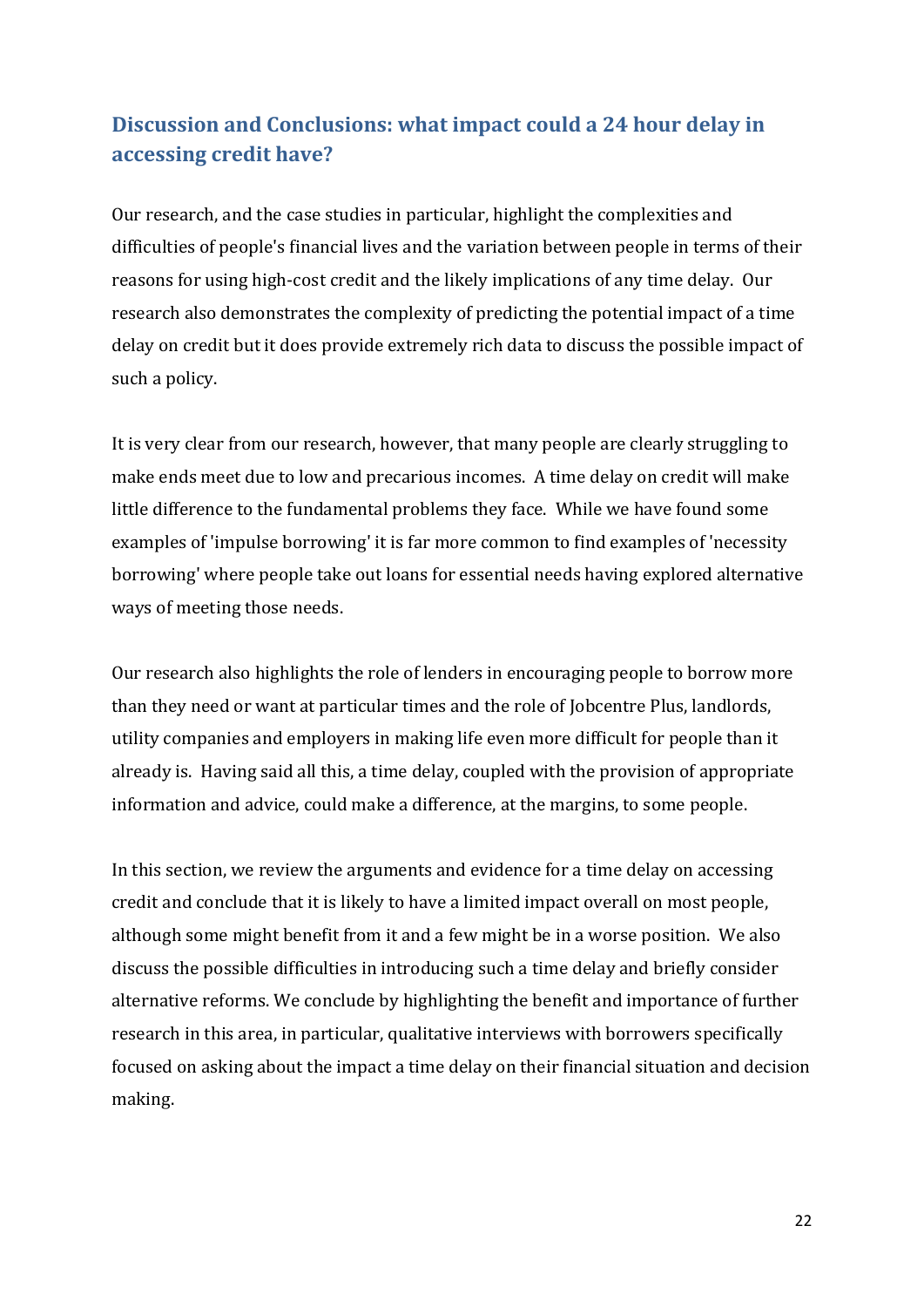#### <span id="page-23-0"></span>**A time delay would make little difference to most borrowers**

Our evidence suggests that, for most people, a time delay in accessing credit may make little difference to them. This is because, in line with previous research, most people were borrowing for everyday essentials and were finding it difficult to make ends meet due to low benefit incomes, low/insecure wages, benefit delays and other factors beyond their control. Our research therefore shows little evidence of impulse borrowing. For many of these people, they have already considered alternatives to borrowing and so a delay in accessing credit is unlikely to make much difference, particularly if the delay is only 24 hours. Some others were not in such difficult financial situations and had carefully planned their borrowing. A time delay would make no difference to such borrowers who were not rushing into a loan and could afford the loan they were given.

#### <span id="page-23-1"></span>**A time delay may benefit some**

For some, however, a delay could give them time to reflect on the possible implications of borrowing money to pay for (relative) non-essentials such as photos of their children, or a family holiday. In other cases, a delay, even one as short as 24 hours, could completely remove the need for credit, such as Zach using last-minute payday loans to fund a night out with his friends. By avoiding credit at this point, it could also prevent people borrowing further amounts and ending up in a debt spiral.

Crucially, if the time delay was accompanied with clear information about ways to avoid borrowing at high cost (e.g. ways to borrow from more affordable lenders or pay bills by instalments), the risks of borrowing at high cost (e.g. in terms of high interest payments, default charges and poor credit rating), sources of independent, free debt advice (e.g. Stepchange Debt Charity, Money Advice Trust) and money advice (e.g. the Money Advice Service) this could have a positive impact at the margins.

A time delay would, however, work against the grain of current consumer demand. In line with previous research, many interviewees spoke of the need for access to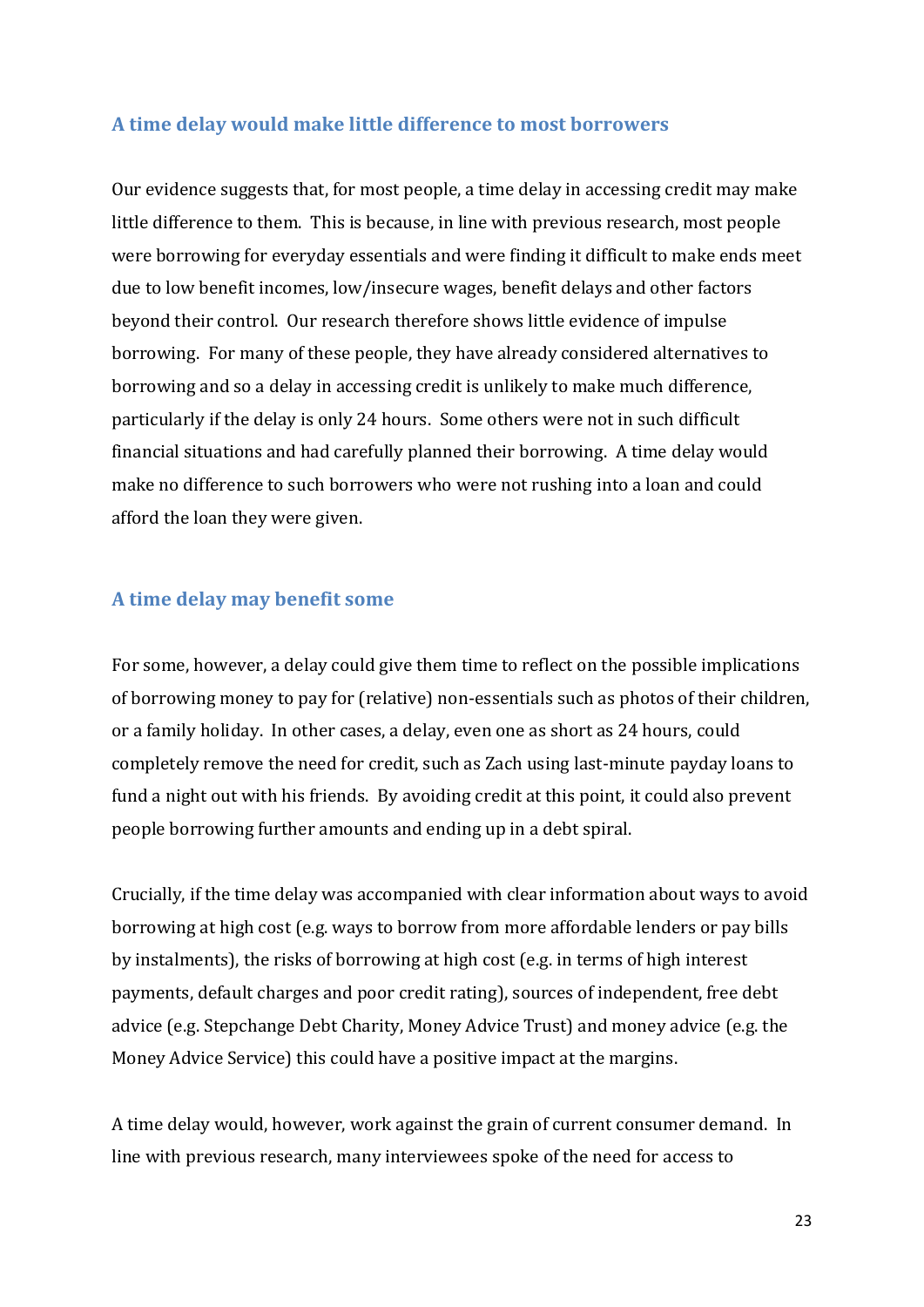convenient, fast (same day) credit (even by some people that used credit unions). Borrowers were often prepared to pay an extra fee for this (borrowers reported that it cost them between £7 (at one credit union) and £15 (at one payday lender) to access the money within 2 hours rather than 24 hours). There could be a perception that near instant access to cash could resolve their financial issues in the short-term. <sup>11</sup> However in hindsight, some borrowers agreed that this short-term fix is actually masking a longer term issue or greater financial difficulties. For example, one borrower who had a loan of £300, due to the high interest rate on her loan (£220), stated:

*'if I really sit here and tell you, I got £80. And I've got to pay all that back now. So does it help at the start or does it help at the end? No, not realistically.'*

Introducing a time delay to credit and/or restricting access to credit after a certain time (for example, 6pm) may reduce impulse borrowing, such as borrowing for a night out with friends but it is possible that such 'impulse borrowers' may just manoeuvre around this and apply for credit in advance just in case of such occasions.

A delay in accessing credit will generally only provide borrowers with a positive outcome if the delay is also combined with the provision of relevant information about avoiding problem debt and the availability of long-term, sustainable borrowing alternatives. This could give the borrower an opportunity to reassess their situation and determine whether short-term credit (or potentially *additional* short-term credit) is the best option for their situation. If this occurs, it is important that all lenders are providing borrowers with the same information and that it is informative and unbiased.

Information could be drafted by the FCA in consultation with consumer organisations, including StepChange Debt Charity and Money Advice Service. The information provided could highlight that short-term borrowing is not a solution to long-term debt and, if not used appropriately, can be expensive and harmful for borrowers. There could also be information on alternative services available to borrowers, including nonfor-profit affordable lending options (such as credit unions and CDFIs). However, these institutions need the capacity and resources to serve this market.

**.** 

 $11$  Competition and Markets Authority and TNS BMRB (2014) Report into the payday lending market. Page 93. [https://assets.digital.cabinet](https://assets.digital.cabinet-office.gov.uk/media/5329df8aed915d0e5d000339/140131_payday_lending_tns_survey_report_.pdf)[office.gov.uk/media/5329df8aed915d0e5d000339/140131\\_payday\\_lending\\_tns\\_survey\\_report\\_.pdf](https://assets.digital.cabinet-office.gov.uk/media/5329df8aed915d0e5d000339/140131_payday_lending_tns_survey_report_.pdf)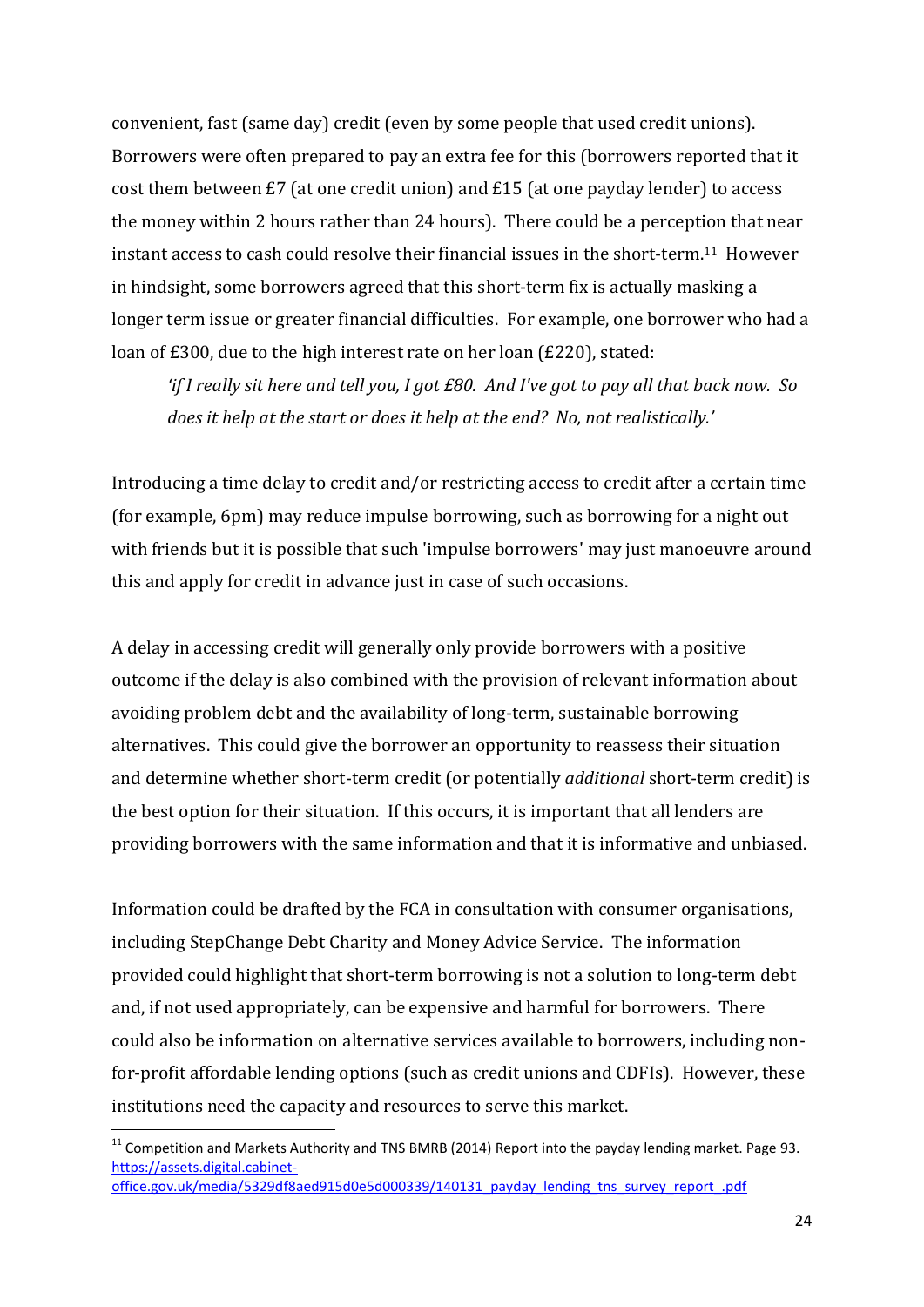Whilst it may seem unusual to provide such information, it is focused on a consumer empowerment approach – that is, giving borrowers the opportunity to make appropriate and beneficial credit choices themselves. Indeed, this approach already occurs in the UK with the recent FCA regulatory amendments which include a requirement for lenders to provide borrowers who rollover a loan with an information sheet, which includes information on how to access free debt advice. However, this sheet is provided to the borrower when the rollover has already occurred, therefore limiting the opportunity for it to automatically impact their lending decisions. A delay in access to funds, combined with the provision of a similar information sheet, is therefore a natural extension of the pre-existing regulation in this area, and one that may provide an opportunity for the borrower to consider their financial options and respond accordingly.

One of our borrowers supported this approach, suggesting that:

*'they should promote the credit unions, definitely more, 100%. They complain about Wonga and people like that, but they're giving people the money. They don't say, 'Wonga's wrong. Why don't people try this?' That should be the next sentence or the first sentence. Why don't you try credit unions or give people options, explain the different options rather than, 'Wonga's bad,' and they don't say anything else about it. Wonga and people like that are terrible, but they're only supplying the market, aren't they, because people want money? They don't care how they get it. If there's a cheaper option, people are going to take it, aren't they?' [Interview 14, female, 20s, single, children, working part-time]*

However, more affordable forms of credit may not, realistically, be open to people as credit unions may lack the capacity or the willingness to lend to some people (who could be seen as too high a risk of default). A time delay may make little difference in such cases.<sup>12</sup>

**.** 

<sup>&</sup>lt;sup>12</sup> Competition and Markets Authority and TNS BMRB (2014) Report into the payday lending market. Page 66-67. [https://assets.digital.cabinet](https://assets.digital.cabinet-office.gov.uk/media/5329df8aed915d0e5d000339/140131_payday_lending_tns_survey_report_.pdf)[office.gov.uk/media/5329df8aed915d0e5d000339/140131\\_payday\\_lending\\_tns\\_survey\\_report\\_.pdf](https://assets.digital.cabinet-office.gov.uk/media/5329df8aed915d0e5d000339/140131_payday_lending_tns_survey_report_.pdf)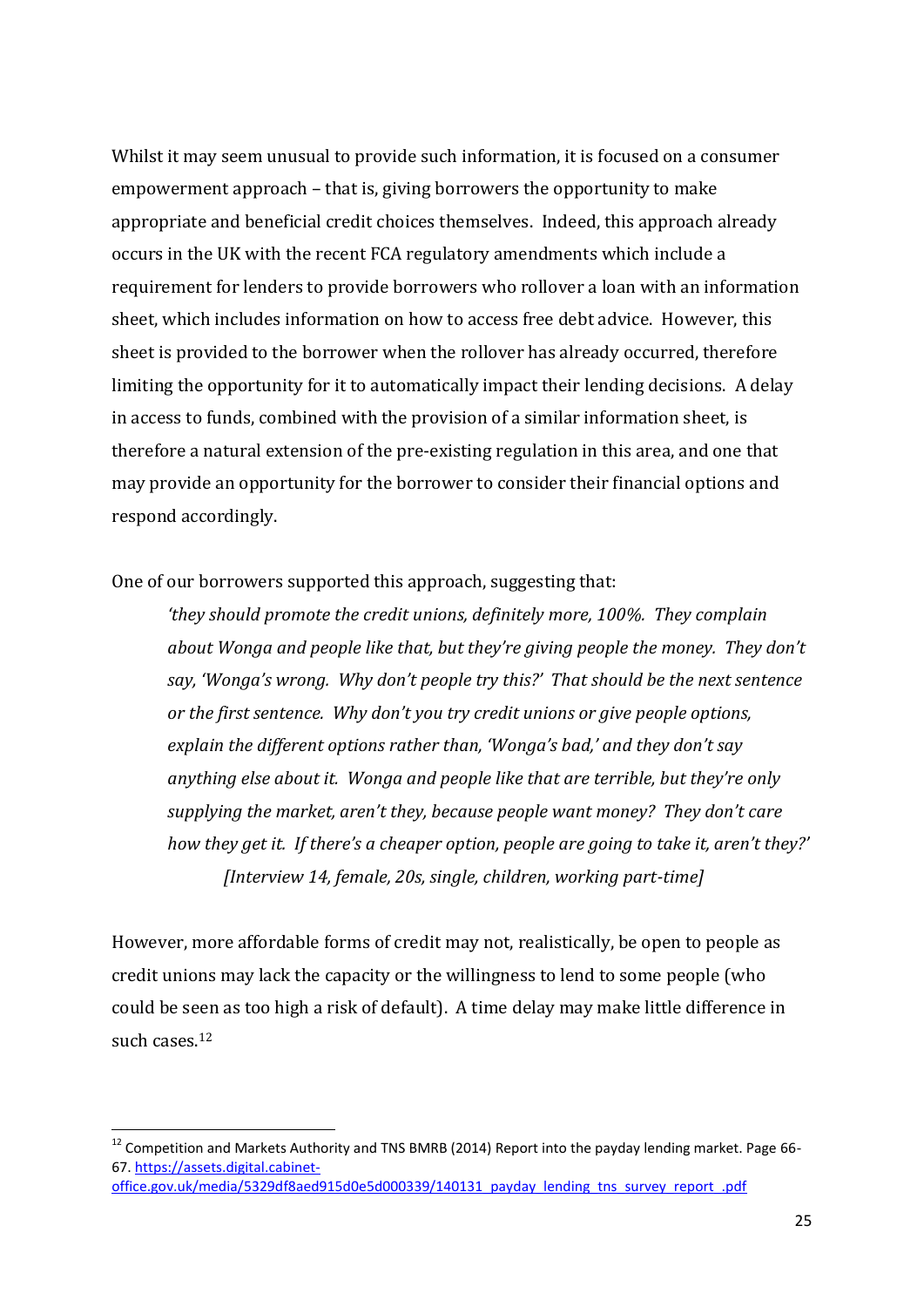#### <span id="page-26-0"></span>**A time delay could make life more difficult for some**

One of the assumptions behind the idea of a time delay is that borrowers might desist from borrowing or find cheaper sources of credit and we have argued, above, that there is some evidence that this might occur for some people. However, there could also be negative impacts if some borrowers turn to other forms of high-cost credit such as rentto-buy or home-collected credit which may be cheaper in terms of their APR, but may be less appropriate for the borrower (e.g. they may borrow more money over a longer period).

There is also a danger that if people are unable to access credit quickly and are desperate for it they might turn to illegal lenders, with all the negative implications that this form of lending can bring with it. Some people may also find themselves in a worse position if a time delay means they miss an important debt payment leading to default charges.

Some borrowers, for example, took out payday loans to prevent themselves from going into their unauthorised overdraft, which was a cheaper alternative than paying bank charges. In one instance the borrower took out a payday loan over a bank holiday weekend. Introducing a time delay in this case would potentially have had a negative impact on their finances. In this sense, some borrowers used high-cost credit as an expensive '*safety net'* (as stated by one of our borrowers). If unable to access credit, people may go without and if the funds were being used for essentials such, as food or utilities, this is likely to have negative consequences.

#### <span id="page-26-1"></span>**Challenges on implementing a time delay**

If a time delay was to be introduced then it would, clearly, need to be enforced to ensure it was being implemented as intended. The recent enforcement action against Wonga, the UK's largest payday lender, provides a clear example of how lenders in this sphere have failed to conform to regulations in the past with approximately one in five Wonga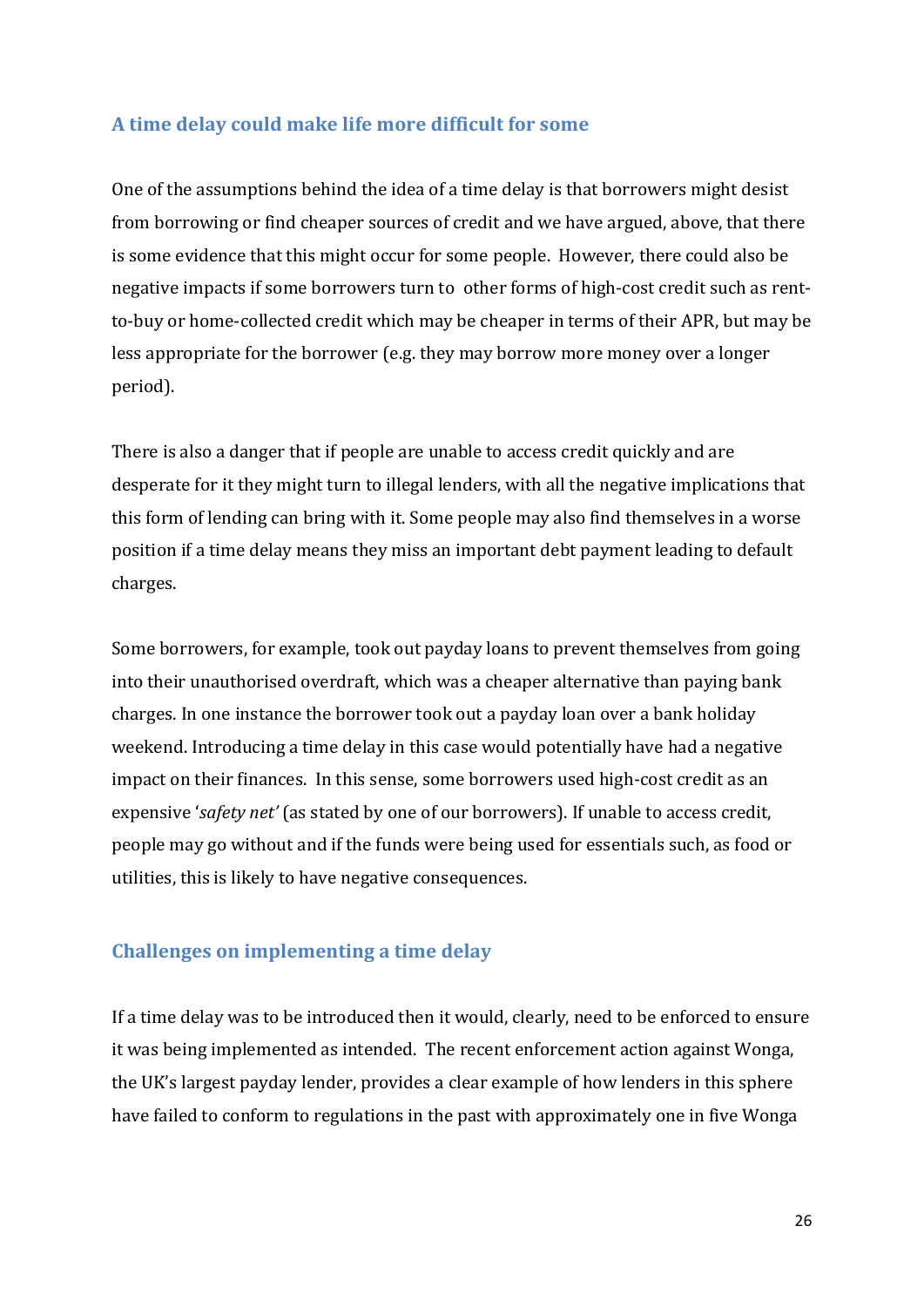customers being the victims of irresponsible lending.<sup>13</sup> This means that ongoing, effective enforcement by regulators is vital to ensure that companies are in compliance with their legal responsibilities.

However, a time delay on access to funds could be difficult to monitor and enforce, particularly for cash-based transactions (mainly home-collected credit and retail payday lending). It will be quite simple for the lenders to amend the record of the date that borrowers first visited the company and/or the date that the funds were provided, thereby avoiding the requirement for a delay. As outlined by the CMA, 56% of payday borrowers stated that they 'definitely' could not have gone without the credit and four in every 10 borrowers had no access to alternative credit. <sup>14</sup> This suggests that a significant portion of borrowers are reasonably desperate for the funds and may agree to amend dates on lending contracts or other documentation and, indeed, may believe that the lender is helping them out by providing the funds straight away.

#### <span id="page-27-0"></span>**Alternative reforms**

**.** 

This report suggests that a time delay by itself may make little overall difference to people. On balance, it is likely to do more good than harm if combined with the provision of helpful information/guidance and if appropriately enforced. However, our research suggests that other, broader, reforms could make more of a difference. For example, many participants reported that they had used credit for paying bills so we suggest that greater flexibility and forbearance from utility companies (such as gas, electric, water) and financial services (such as if people default on their direct debits or go into their unauthorised overdraft) would be beneficial to borrowers. Other reforms, such as imposing a limit on the number of loans people may have could lead to more positive impacts though this would need to be introduced alongside a real-time database.

 $^{13}$  Alex Andreou (2014) 'Wonga is a symptom of austerity Britain',

<http://www.theguardian.com/commentisfree/2014/oct/03/wonga-just-a-symptom-of-austerity-britain>

 $\frac{1}{14}$  Competition and Markets Authority (2014) Research into the payday lending market: Final report, page 68.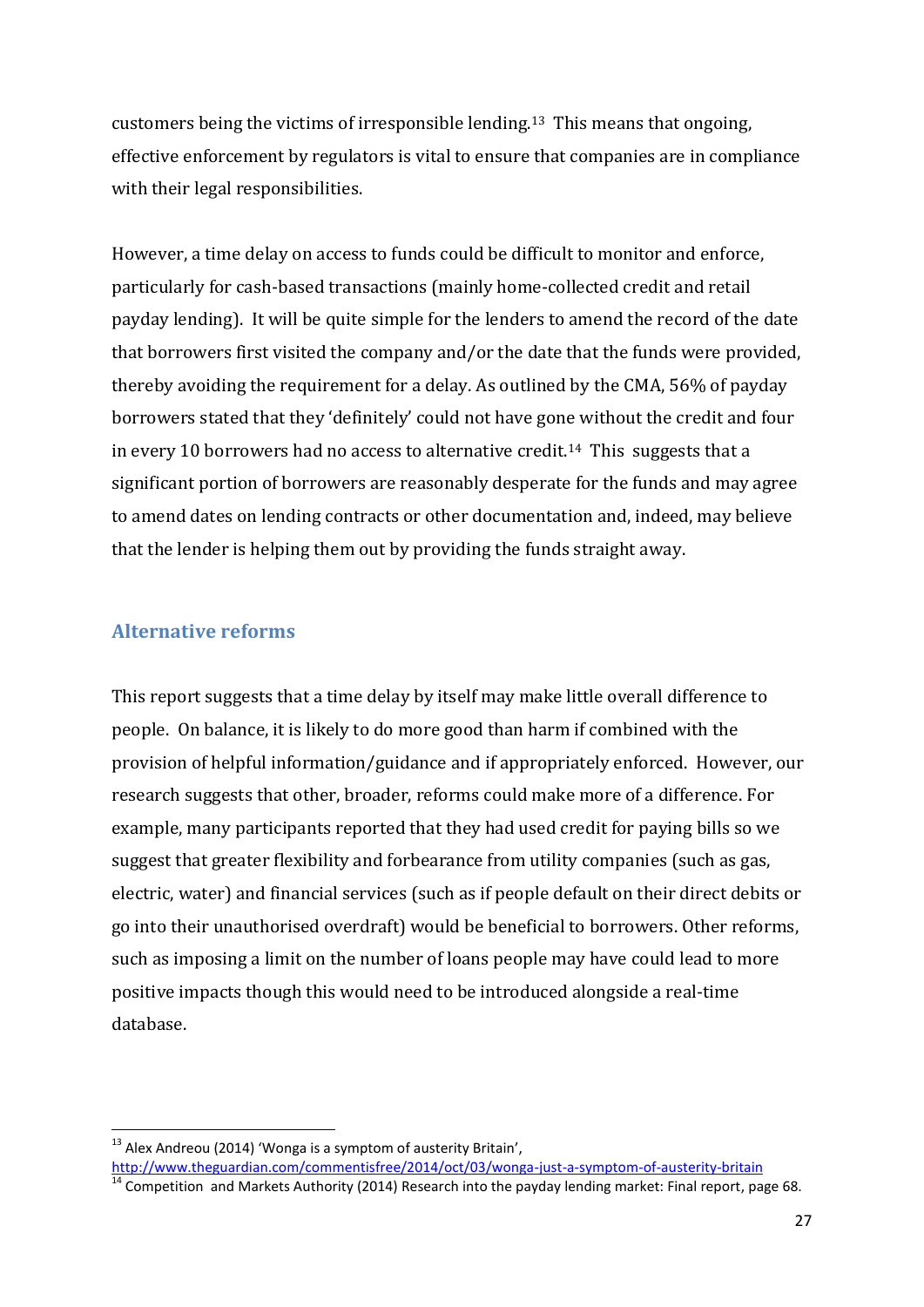Access to affordable credit via credit unions or CDFIs also needs to be more widely recognised by the public and more readily available across the UK. <sup>15</sup> However, such institutions often lack the capacity to meet increased demand and may not be prepared to lend to some people who have a relatively high risk of default. Some not-for-profit lenders are diversifying the range of products and services they offer to meet demand therefore they are increasingly competing with for-profit lenders. For example, London Mutual Credit Union (LMCU) offers CUOK pay day loans albeit at significantly lower interest rates to that of for-profit lenders. Further support to credit unions and social finance institutions is therefore needed for them to meet underserved markets. Support from central and local government in terms of a no-interest loan for essential items (in the form of a reformed 'social fund') could also be of great benefit to many people.

A reduction in benefit delays could also help people avoid the need to borrow, as would, of course, higher benefit incomes, and higher, more secure incomes in employment.

Many borrowers spoke of their lack of savings and the need to save even if they had not been doing so. Auto-enrolment of workplace savings or running a savings product alongside a loan (such as those offered by some credit unions, which round up loan payments) may reduce reliance on the need for credit. For those on low incomes, another option to encourage savings could be to revive the Savings Gateway scheme whereby each £1 saved by individuals would be matched by 50p from the Government up to a maximum of £300 after two years.

#### <span id="page-28-0"></span>**Further research**

**.** 

Whilst an analysis of the borrower interviews from CHASM's *Responsible Lending and Borrowing* project provides a unique and useful insight into the potential impact of a time delay, the findings would be significantly strengthened by further empirical

 $<sup>15</sup>$  IPPR (2014) Jumping the shark: building institutions to spread access to affordable credit.</sup>

[http://www.ippr.org/publications/jumping-the-shark-building-institutions-to-spread-access-to-affordable](http://www.ippr.org/publications/jumping-the-shark-building-institutions-to-spread-access-to-affordable-credit)[credit](http://www.ippr.org/publications/jumping-the-shark-building-institutions-to-spread-access-to-affordable-credit)

IPPR (2010) Strength against shocks: low income families and debt.

[http://www.ippr.org/assets/media/images/media/files/publication/2011/05/strength\\_against\\_shocks\\_1750.p](http://www.ippr.org/assets/media/images/media/files/publication/2011/05/strength_against_shocks_1750.pdf) [df](http://www.ippr.org/assets/media/images/media/files/publication/2011/05/strength_against_shocks_1750.pdf)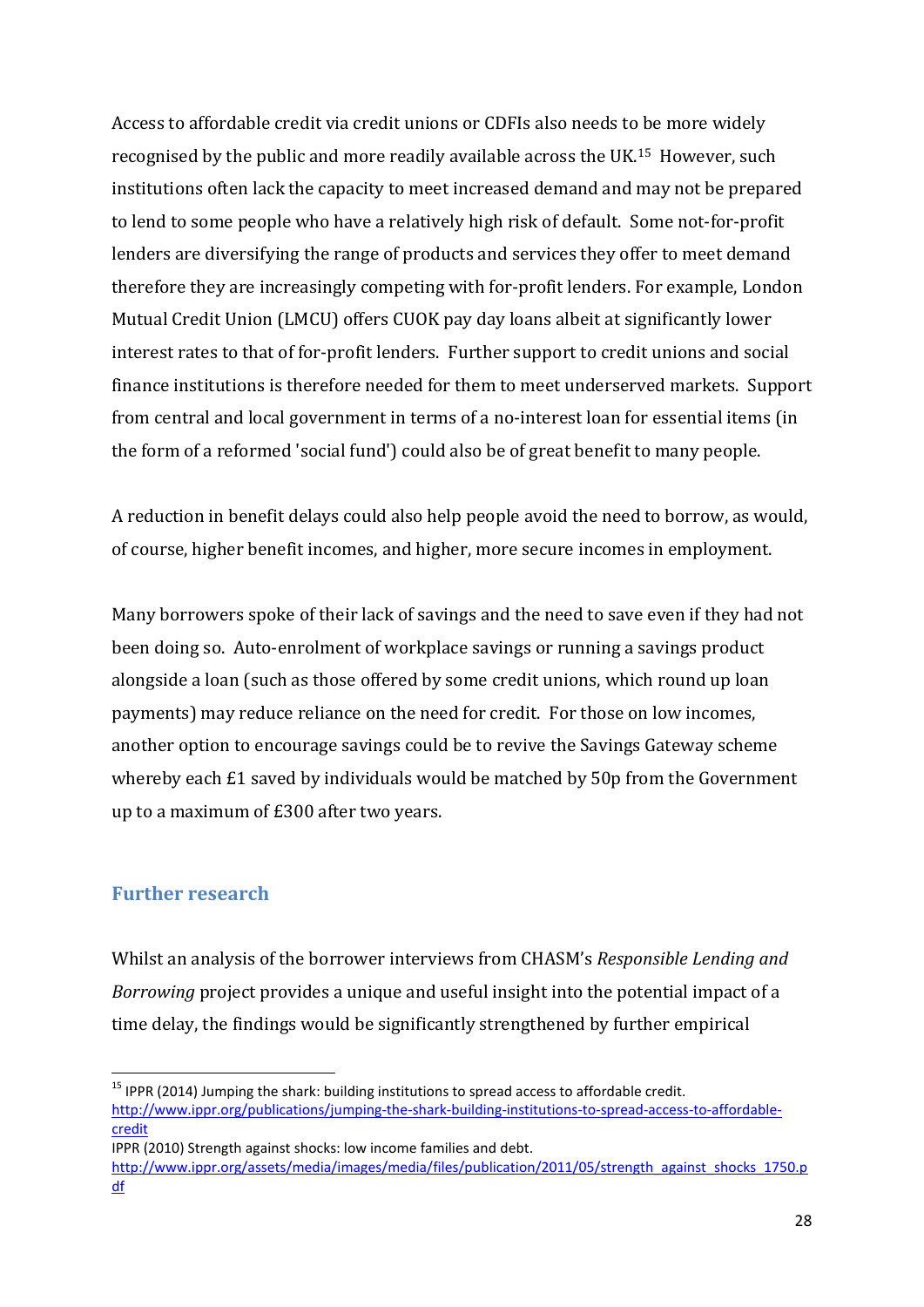research on the topic. The findings provided in this report are the authors' opinions about what impact a delay could have on the borrowers, after analysing their situation, financial status and information stated in the interview on topics such as what the funds were used for, the availability of financial alternatives and whether the borrower would get the same loan again.

We therefore recommend that further empirical research is commissioned. This would also allow the pinpointing of specific borrower characteristics and credit sources. Finally and most importantly, it would allow an open dialogue with the borrowers about their opinions on the impact of a time delay. Very few borrowers we spoke with had considered how a delay in receiving the funds would have influenced their decision making, although a significant number commented that they regretted getting the loan out. We would also ask participants what wording would be effective for them to make people think about taking out high-cost credit and seek out options if a delay in accessing credit was instituted. This empirical research would complement both the existing research and literature on the topic and the findings in this report, and would provide a useful basis for recommendations about potential reform.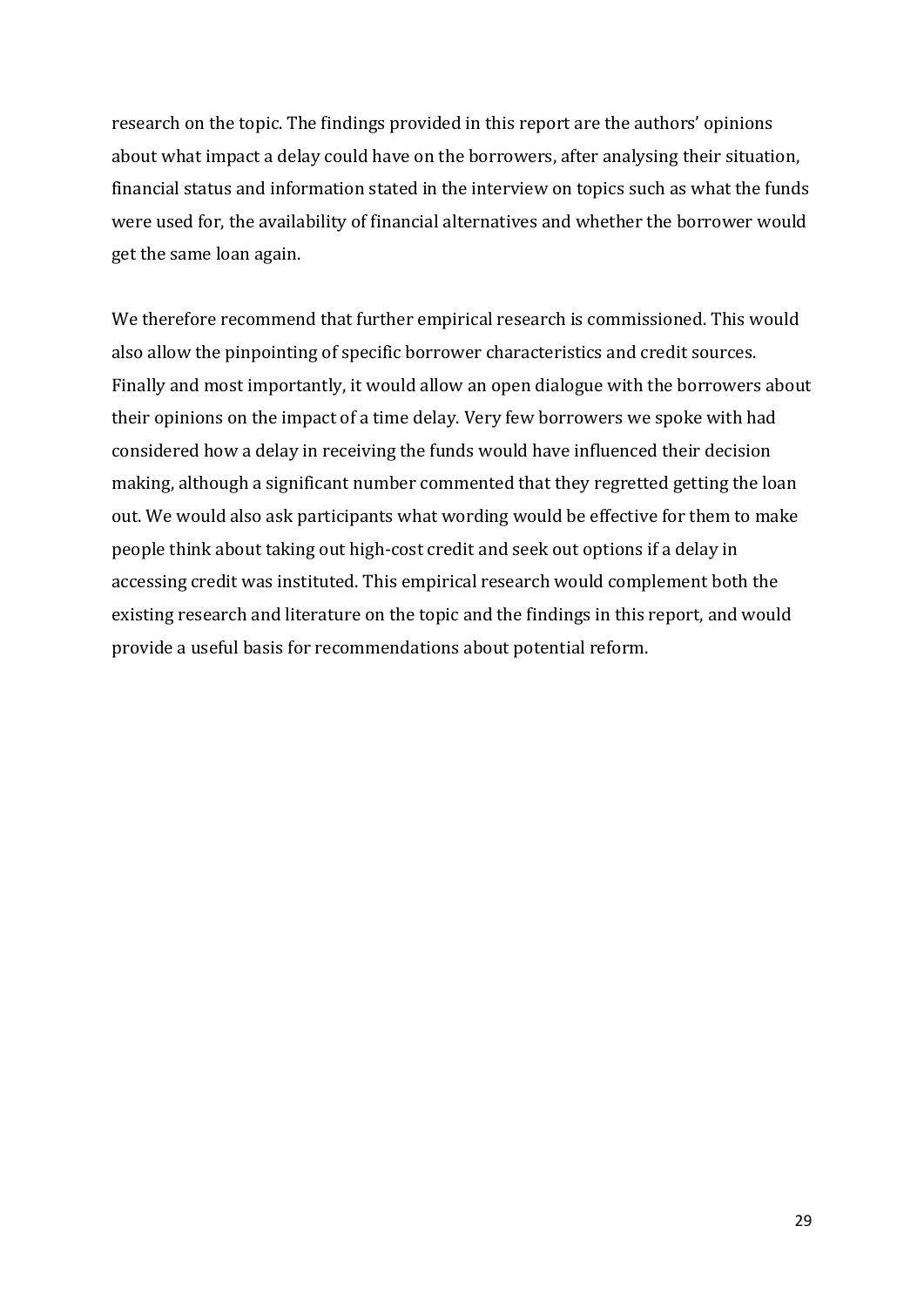## <span id="page-30-0"></span>**Appendix 1: The Research Team**

### **The Centre on Households Assets and Savings Management (CHASM) at the University of Birmingham**

CHASM was launched in 2010 as the first university-based, interdisciplinary research centre to focus on: financial security; financial capability; financial inclusion; and wealth taxation. We aim to:

- Carry out cutting edge, rigorous, relevant, innovative and timely research projects and PhD research
- Engage stakeholders from different sectors
- Create an international research and policy network
- Contribute to teaching specialist modules

#### **Research Team**

Dr Lindsey Appleyard is a Research Fellow at CHASM (Centre on Household Assets and Savings Management). Lindsey leads CHASM's financial capability work stream and has undertaken qualitative research on financial education and financial capability, responsible lending and borrowing, access to finance for SMEs and Community Development Finance Institutions (CDFIs). Her research interests are related to financial inclusion and exclusion, and the geographies of money and finance.

Professor Karen Rowlingson is a Professor of Social Policy and the Director of CHASM. Karen's work includes a study to monitor financial inclusion in the UK for the Friends Provident Foundation and research on responsible lending and borrowing for the Arts and Humanities Research Council. Her research interests lie within the field of social policy and focus on the financial security of individuals, families and households.

Jodi Gardner is a Lecturer in Law at Corpus Christi College, University of Oxford and an Associate of CHASM. Much of her research has focused on Australia's experience of trying to regulate the short-term lending market, and the consumer protection issues that it raises vis-a-vis the UK. Jodi has previously worked as an Australian-based consumer advocate and community lawyer.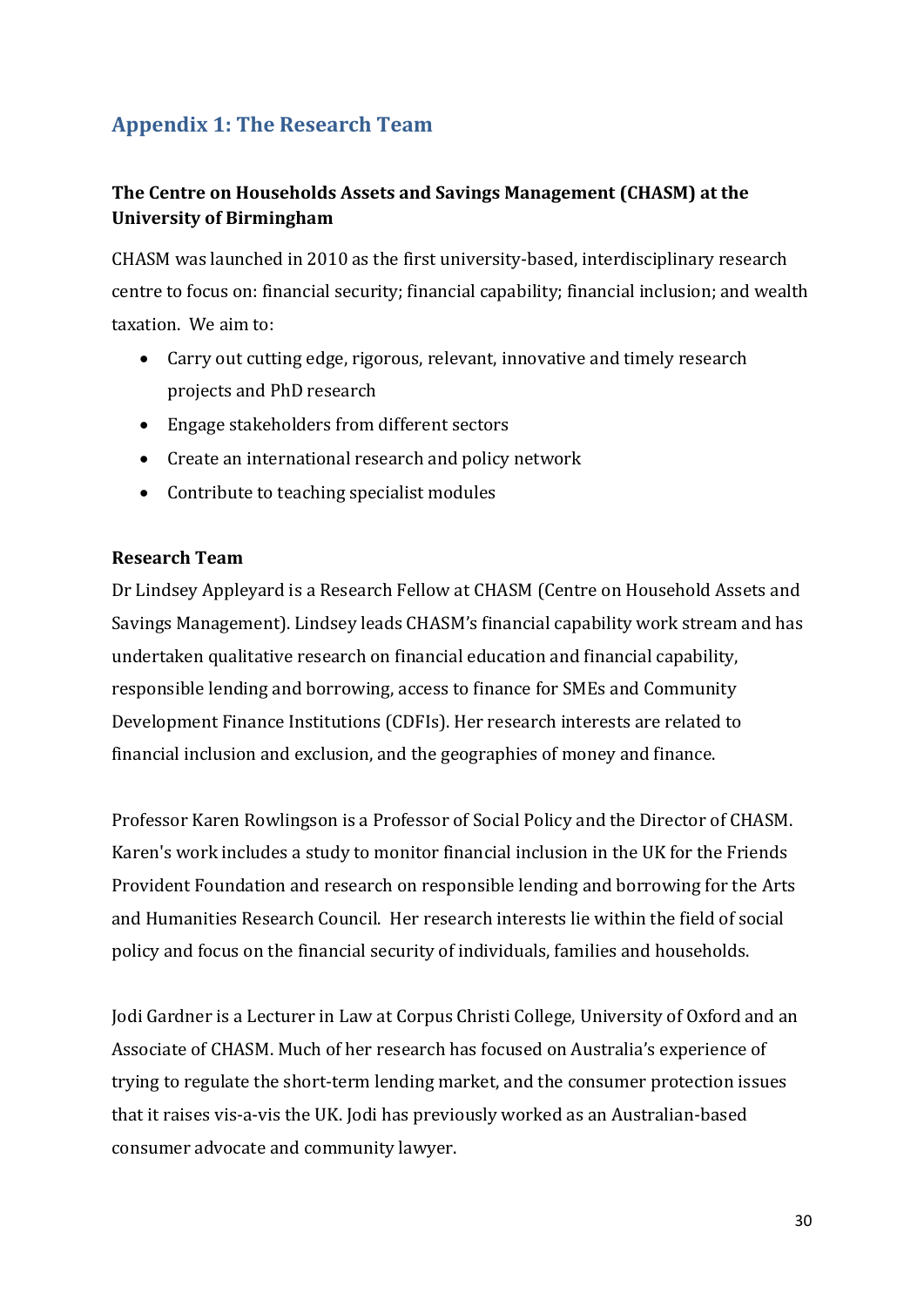## <span id="page-31-0"></span>**Appendix 2: Methodology**

The aim of our research was to explore the experience of borrowers that had accessed credit within the last twelve months and their experience of responsible lending and borrowing.

This research draws on 43 semi-structured interviews with borrowers of different forms of credit within the last 12 months in the West Midlands and Oxfordshire regions of the UK. The research received full ethical approval by the University of Birmingham. We recruited interviewees using a specialist marketing company who identified people in high footfall areas (e.g. shopping centres, high street) using a screening questionnaire that had borrowed in the last 12 months from a range of different sources including high-street banks, credit unions, doorstep lenders, rent-to-own and both online and retail payday lenders. We aimed to have a mix of participants in terms of age, gender, employment, family type and people on low- to- moderate incomes. Each interview lasted between 45 minutes and 2 hours at a place of their choice and convenience for them (in their home or in a café). We conducted the interviews in pairs to ensure research rigour and quality.

At the beginning of each interview we outlined the nature of our research, explained how their data would be used and this was also explained in our research information sheet which we gave to each participant. To thank the participants for their time, we gave them £30 cash. Each interview was digitally recorded and transcribed in full. We analysed our data using Nvivo computer software to explore the potential impact of a time-delay on access to high-cost credit on borrowers. Each of our case studies have been given a pseudonym to protect their identity.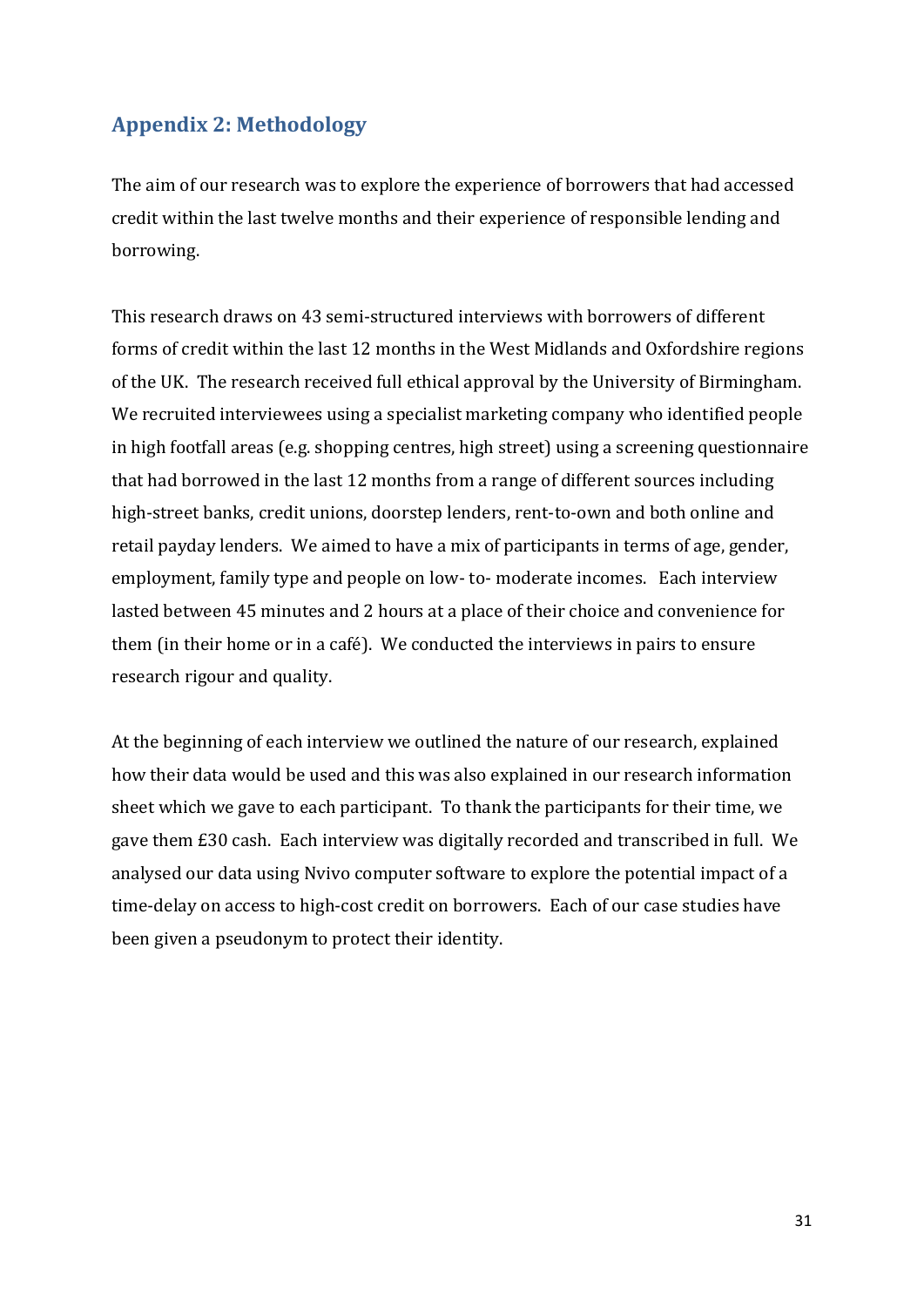|                                                                       | <b>Categorisation of Why People</b><br><b>Borrowed</b> |                                |                                      |
|-----------------------------------------------------------------------|--------------------------------------------------------|--------------------------------|--------------------------------------|
| <b>Reasons for Credit</b>                                             | <b>Getting by/Making</b><br><b>Ends Meet</b>           | <b>Enhancing</b><br>their Life | <b>Number of</b><br><b>Responses</b> |
| Home renovation                                                       |                                                        |                                | 3                                    |
| Household utility bills e.g. gas, electric,<br>TV licence, phone bill |                                                        |                                | 11                                   |
| Food                                                                  |                                                        |                                | 3                                    |
| Rent/Mortgage                                                         | $\bullet$                                              |                                | 3                                    |
| <b>Birthdays</b>                                                      |                                                        | $\bullet$                      | $\overline{2}$                       |
| Toys                                                                  |                                                        |                                | $\mathbf{1}$                         |
| Christening                                                           |                                                        |                                | $\mathbf{1}$                         |
| Wedding                                                               |                                                        |                                | $\mathbf{1}$                         |
| Christmas                                                             |                                                        |                                | 9                                    |
| Night out                                                             |                                                        |                                | $\overline{2}$                       |
| Holiday                                                               |                                                        |                                | $\overline{2}$                       |
| Shopping                                                              |                                                        |                                | $\mathbf{1}$                         |
| Car repairs                                                           | $\bullet$                                              |                                | 3                                    |
| <b>Boiler repairs</b>                                                 |                                                        |                                | $\mathbf{1}$                         |
| House move                                                            |                                                        |                                | $\mathbf{1}$                         |
| Income gap (unemployment or<br>fluctuation in income)                 |                                                        |                                | $\overline{4}$                       |
| Furniture or household item                                           | $\bullet$                                              |                                | 3                                    |
| e.g. tumble dryer                                                     |                                                        |                                |                                      |
| <b>Training course</b>                                                |                                                        |                                | $\mathbf{1}$                         |
| <b>Total number of responses</b>                                      | 29                                                     | 22                             | 52                                   |

## <span id="page-32-0"></span>**Appendix 3: Summary of Why People Borrowed**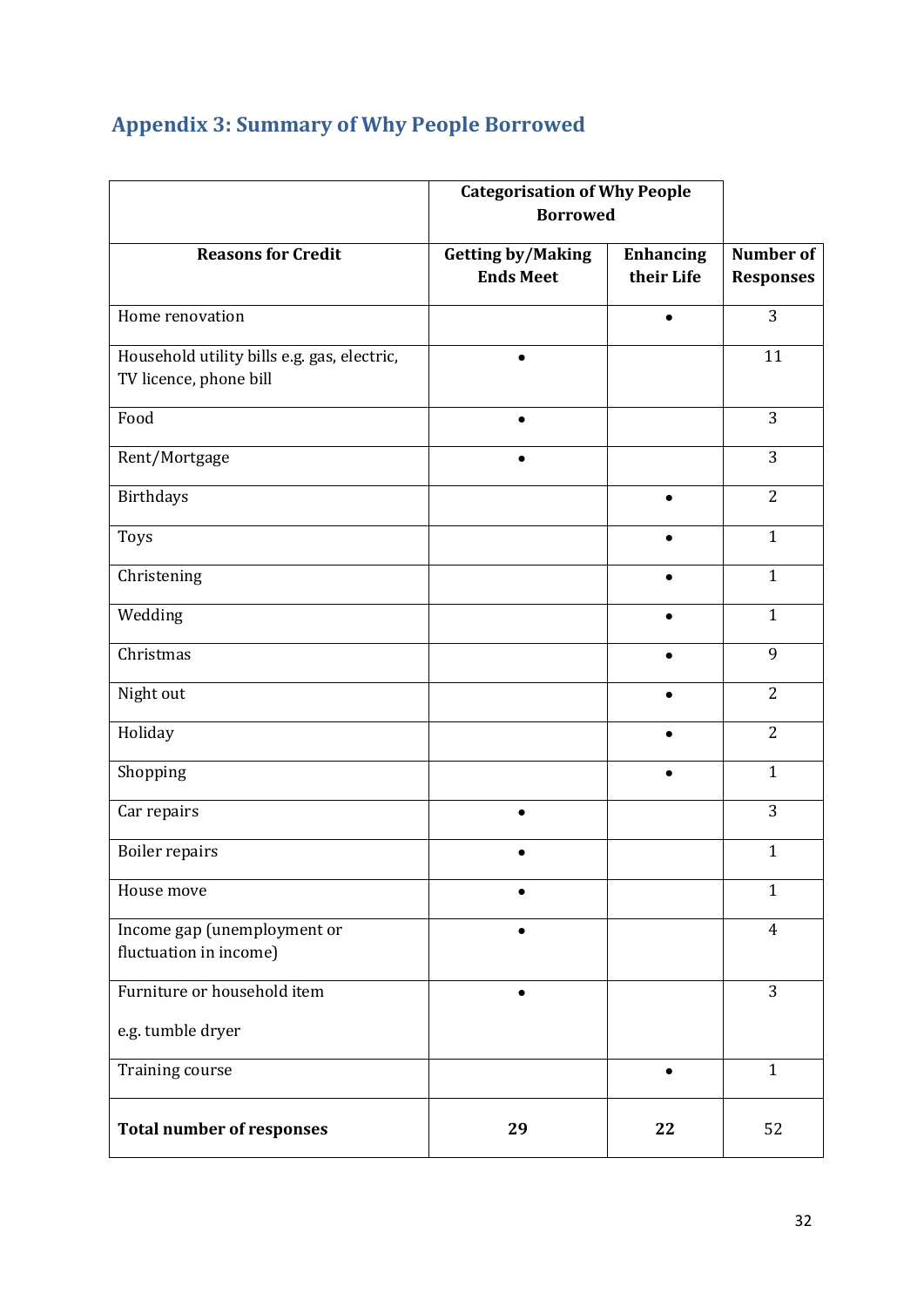## <span id="page-33-0"></span>**Appendix 4: Borrower Summaries**

| N <sub>o</sub> | Age | Gender | <b>Type of Credit</b>                                         | <b>Use of Credit</b>                            | <b>Impact of a Delay</b>                         |
|----------------|-----|--------|---------------------------------------------------------------|-------------------------------------------------|--------------------------------------------------|
| $\mathbf{1}$   | 53  | Female | Pawnbroking and<br>home-collected                             | TV licence, food, electricity                   | Pawnbroking - likely to be<br>negative           |
|                |     |        | credit                                                        |                                                 | Home-collected credit -<br>likely to be positive |
| $\overline{2}$ | 40  | Female | Home-collected<br>credit                                      | Daughter's birthday party                       | Potential to be positive                         |
| 3              | 19  | Female | Payday loans                                                  | Household bills due to<br>unemployment          | Unlikely to make a difference                    |
| $\overline{4}$ | 35  | Male   | Short-term, high-<br>interest<br>installment loan             | Training course                                 | Likely to be positive                            |
| 5              | 23  | Male   | Payday loans                                                  | Night out                                       | Likely to be positive                            |
| 6              | 45  | Female | Payday loans and<br>credit union                              | Christmas presents, new<br>flooring and food    | Unlikely to make a difference                    |
| $\overline{7}$ | 30  | Female | Credit union                                                  | Day out to a theme park for<br>child's birthday | Unlikely to make a difference                    |
| 8              | 48  | Female | Short-term, high-<br>interest<br>installment loan             | Christmas presents                              | Unlikely to make a difference                    |
| 9              | 47  | Female | Home-collect<br>credit (vouchers)                             | High street shopping                            | Potential to be positive                         |
| 10             | 37  | Male   | Home-collected<br>credit                                      | Mortgage repayment                              | Unlikely to make a difference                    |
| 11             | 56  | Male   | Credit union                                                  | Home renovation                                 | Unlikely to make a difference                    |
| 12             | 29  | Female | Payday loans                                                  | Christmas presents                              | Potential to be positive                         |
| 13             | 27  | Female | Payday loan                                                   | Christmas presents                              | Unlikely to make a difference                    |
| 14             | 26  | Female | Home-collected<br>credit, payday<br>loans and credit<br>union | Gas, electric, food, Christmas<br>presents      | Unlikely to make a difference                    |
| 15             | 50  | Male   | Home-collected<br>credit                                      | Boiler repair                                   | Potential to be positive                         |
| 16             | 22  | Male   | Payday loans                                                  | Household bills                                 | Unlikely to make a difference                    |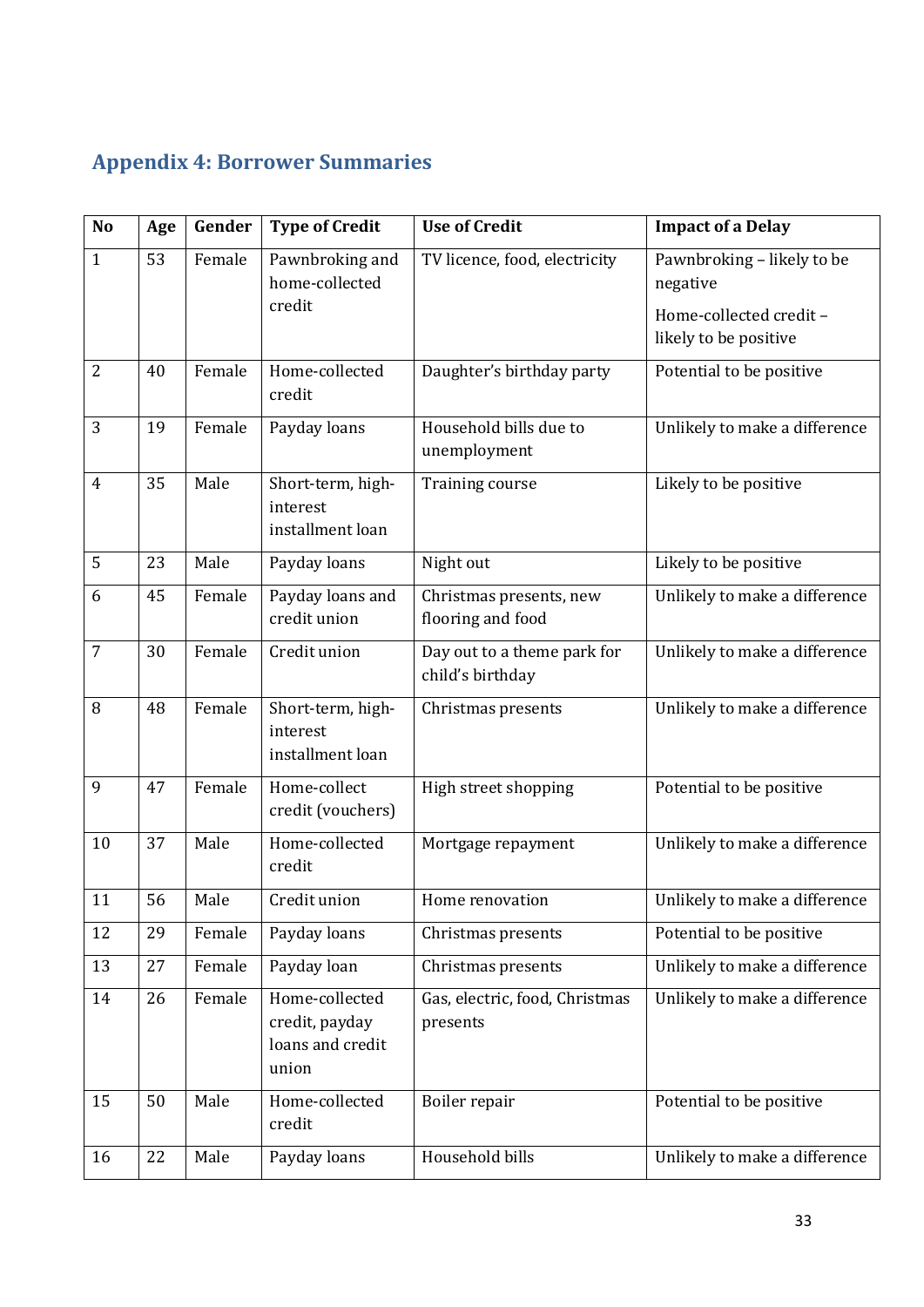| 17 | 38 | Female | Home-collected<br>credit                                             | House move                                     | Unlikely to make a difference |
|----|----|--------|----------------------------------------------------------------------|------------------------------------------------|-------------------------------|
| 18 | 43 | Male   | Short-term, high-<br>interest<br>installment loan                    | Night out                                      | Unlikely to make a difference |
| 19 | 39 | Female | Credit union                                                         | Christmas presents                             | Unlikely to make a difference |
|    |    |        |                                                                      |                                                |                               |
| 20 | 58 | Female | Payday loan                                                          | Car repairs                                    | Potential to be positive      |
| 21 | 26 | Female | Credit union                                                         | Bridge income gap due to<br>self-employment    | Unlikely to make a difference |
| 22 | 26 | Male   | Payday loan                                                          | Rent deposit                                   | Unlikely to make a difference |
| 23 | 58 | Female | Home-collected<br>credit                                             | Children's bikes and<br>household bills        | Unlikely to make a difference |
| 24 | 65 | Male   | Pawnbroker                                                           | A second hand car to repair<br>and sell on     | Likely to be negative         |
| 25 | 55 | Female | Payday loan                                                          | Christmas presents                             | Unlikely to make a difference |
| 26 | 35 | Female | Payday loans                                                         | Household bills due to<br>unemployment         | Potential to be positive      |
| 27 | 25 | Female | Catalogue<br>purchase, home-<br>collected credit<br>and payday loans | Tumble dryer, rent,<br>household bills         | Likely to be negative         |
| 28 | 38 | Male   | Payday loans                                                         | Bridge income gap due to<br>irregular income   | Unlikely to make a difference |
| 29 | 42 | Female | Pawnbroker                                                           | Bridge income gap between<br>jobs              | Potential to be negative      |
| 30 | 45 | Female | High-cost,<br>installment loan                                       | Bridge income gap due to<br>change of pay date | Likely to be positive         |
| 31 | 29 | Male   | Payday loans and<br>home-collected<br>credit                         | Car repairs and household<br>bills             | Unlikely to make a difference |
| 32 | 40 | Female | Credit union                                                         | Car repairs                                    | Unlikely to make a difference |
| 33 | 23 | Male   | Payday loans                                                         | Bridge income gap due to<br>irregular income   | Unlikely to make a difference |
| 34 | 28 | Female | Payday loans                                                         | Wedding expenses                               | Potential to be positive      |
| 35 | 30 | Female | Credit union                                                         | New beds and passport                          | Unlikely to make a difference |
| 36 | 45 | Male   | Home-collected                                                       | Christmas presents and                         | Potential to be positive      |